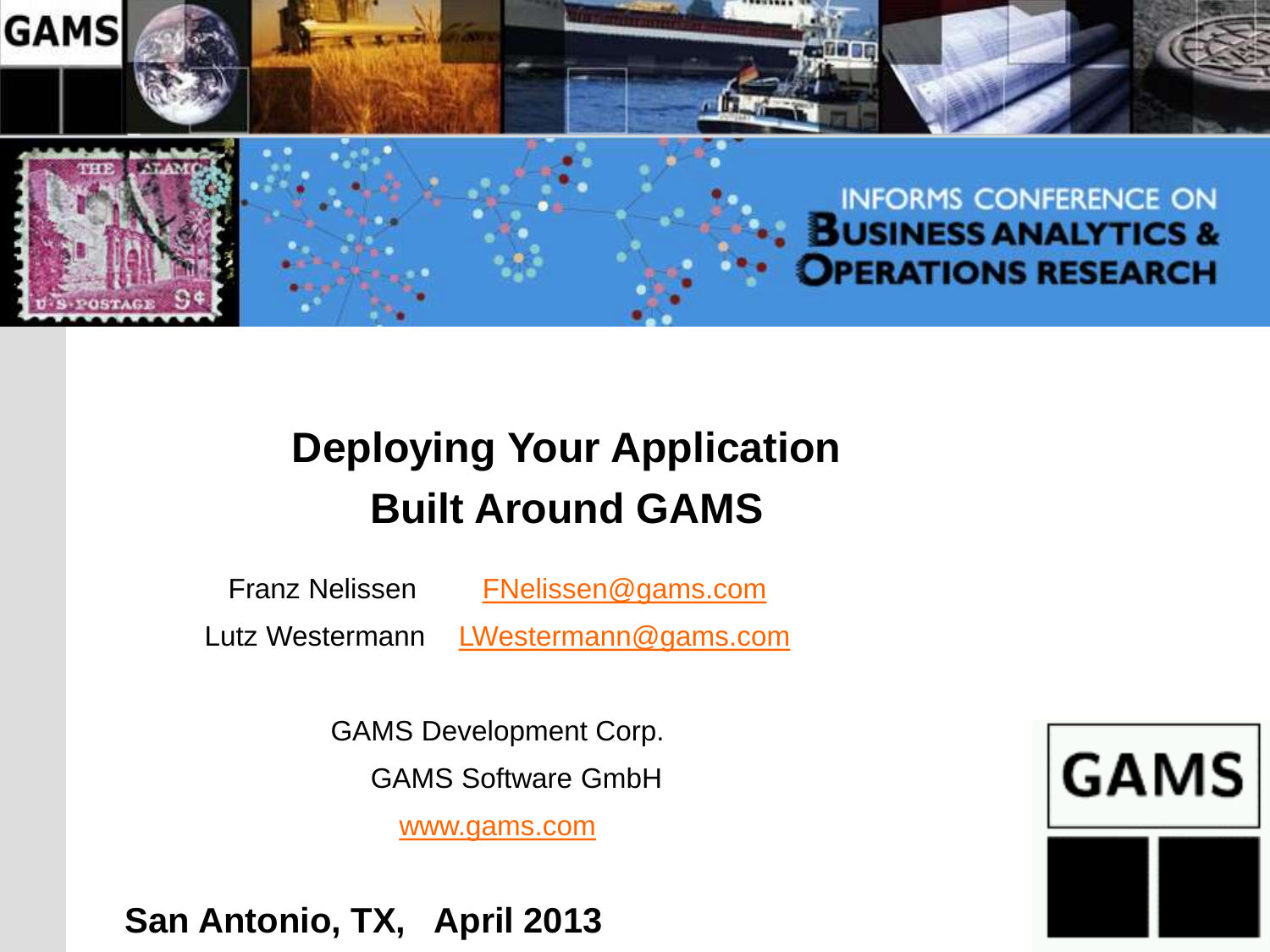

## **Company Background**

- Roots: World Bank, 1976
- Went commercial in 1987
- GAMS Development Corporation (Washington, Houston)
- GAMS Software GmbH (Frechen, Braunschweig)
- Tool Provider: **G**eneral **A**lgebraic **M**odeling **S**ystem

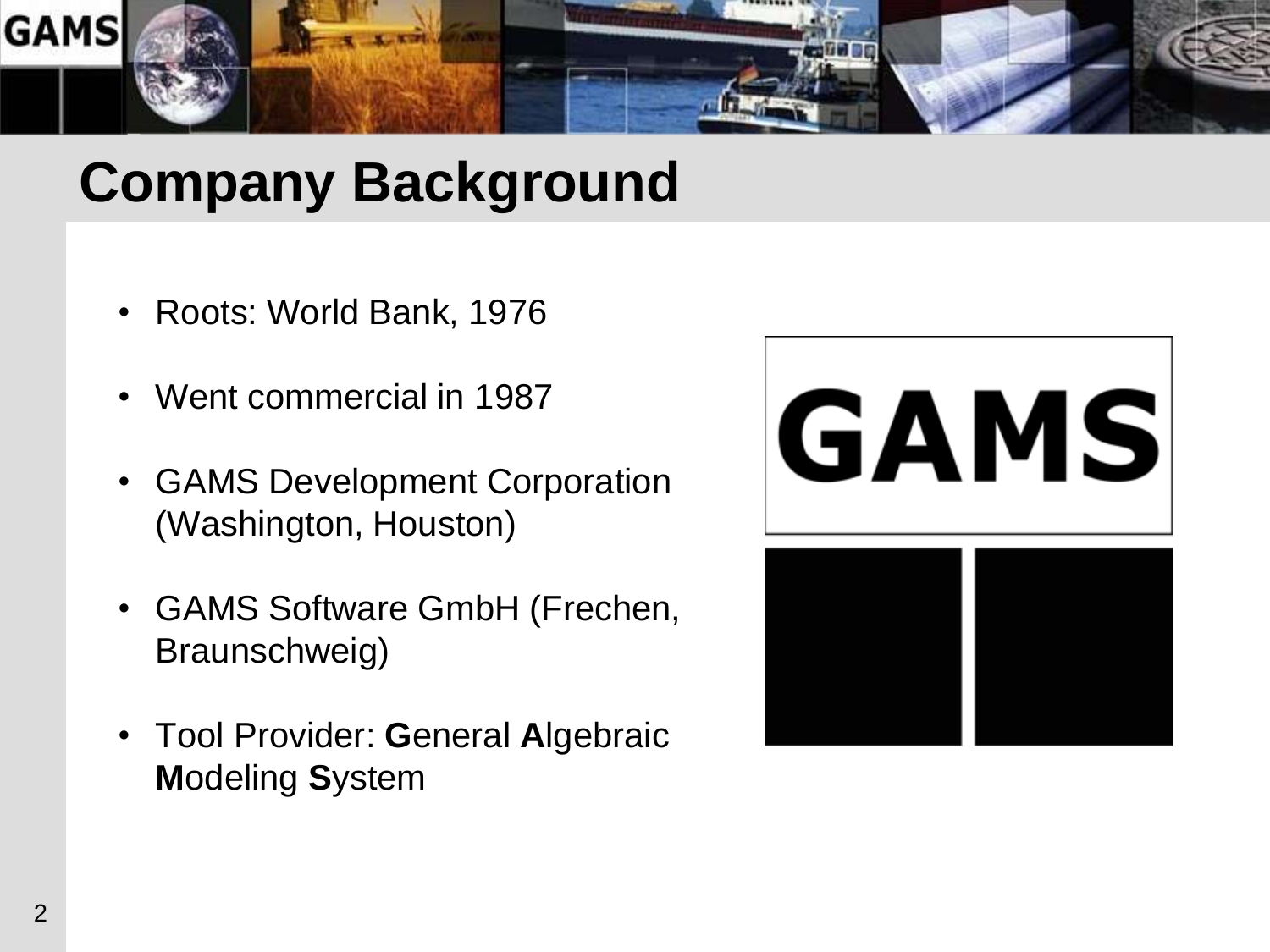

#### **Agenda**

What is GAMS?

Building an Application around GAMS

What is New?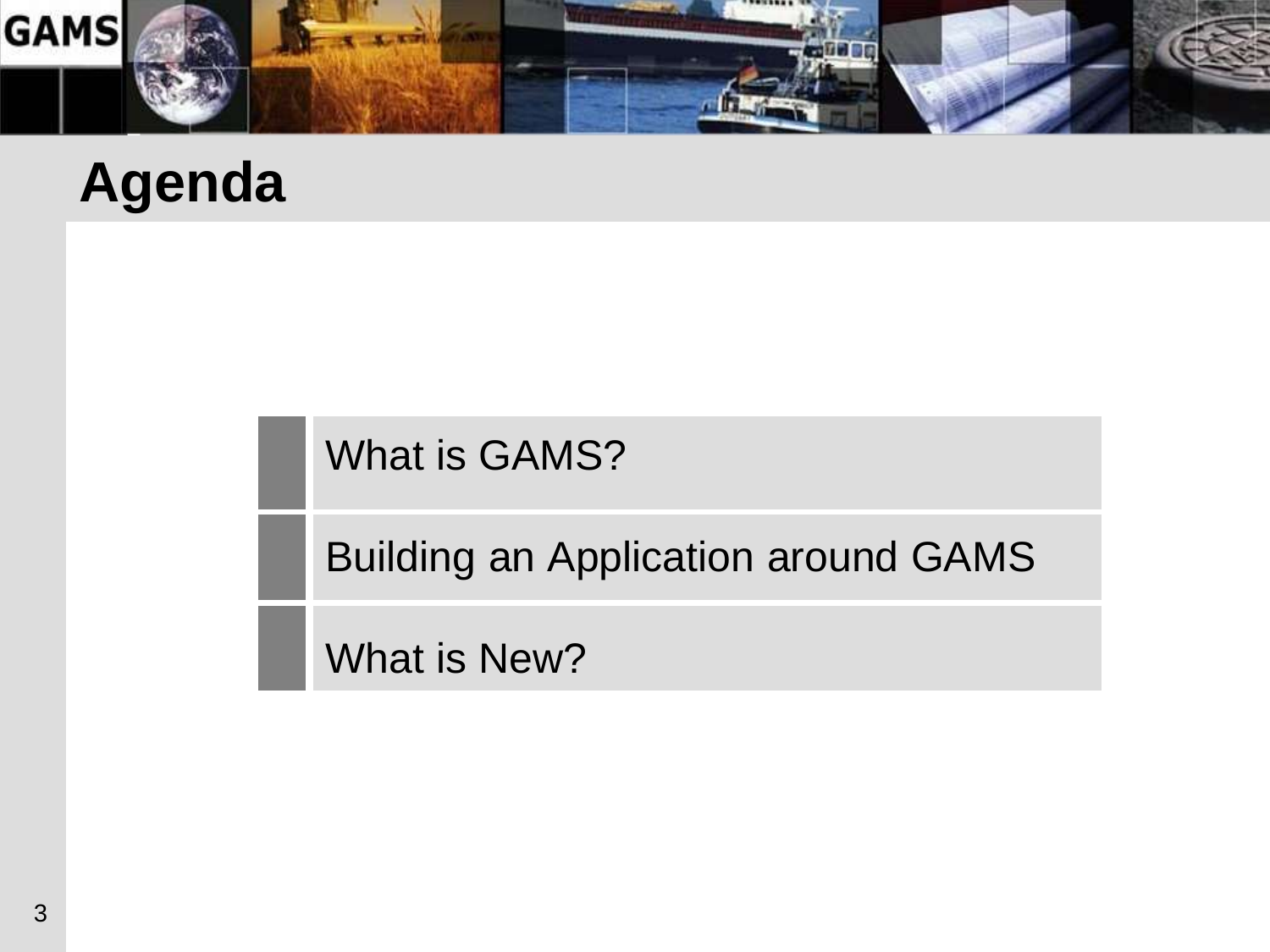

#### **GAMS at a Glance**



- Algebraic Modeling Language with balanced mix of declarative and procedural elements
- Platform independent: 10+ Platforms
- Hassle-free switch of solution methods and solvers:
	- 10+ MP classes
	- 30+ Solvers
- Open architecture and interfaces to other systems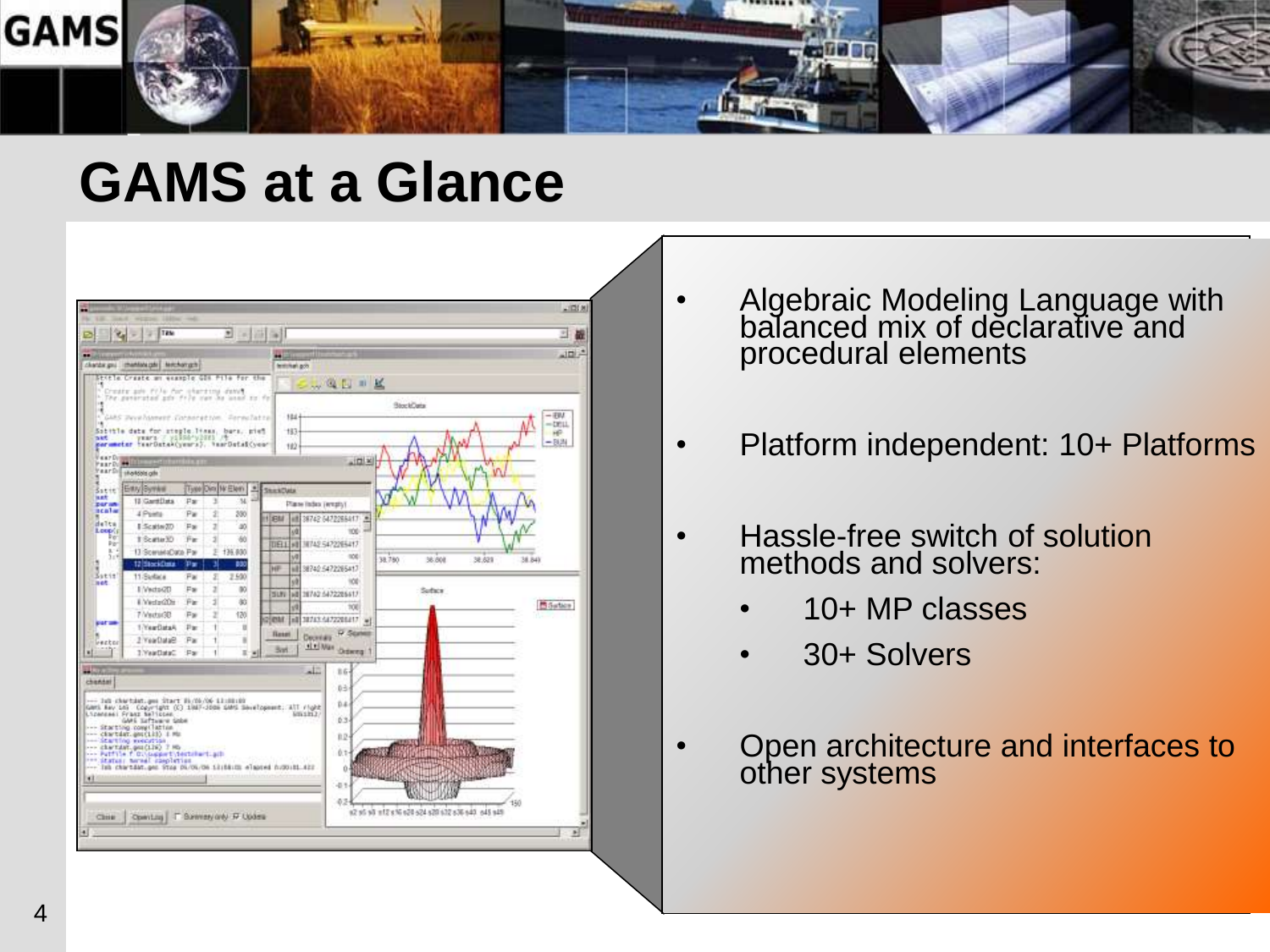

## **GAMS Design Principles**

#### **Independence of**

- Model and operating system
- Model and solution methods (solver)
- Model and modeling system
- Model and data
- Model and user interface



#### **Models benefit from**

- Advancing hardware
- Enhanced / new solver technology
- Improved / upcoming interfaces to other systems

5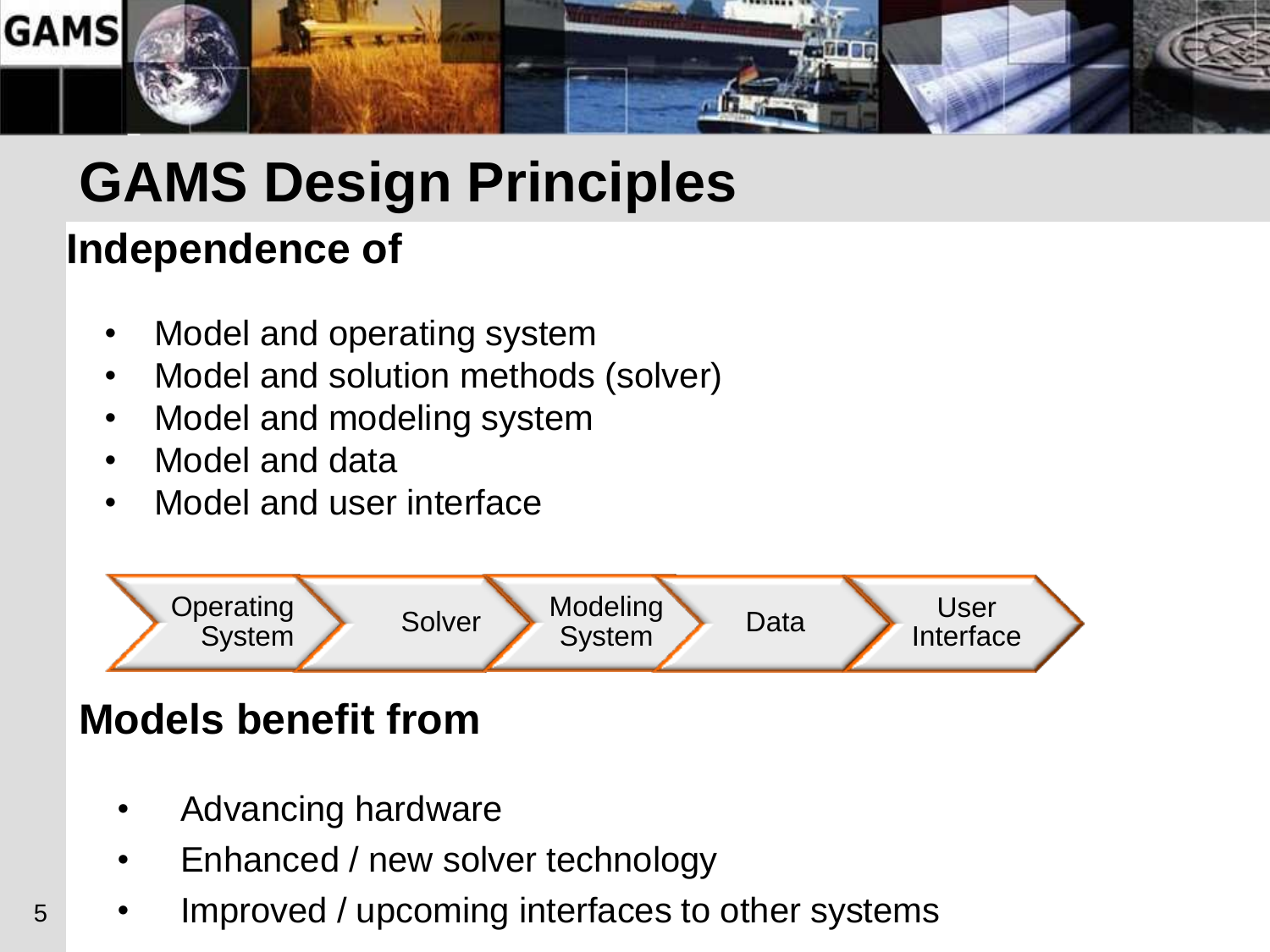

#### **Agenda**

Building an Application around GAMS

The Cutting Stock Problem

Object Oriented GAMS API

Some Examples (c#)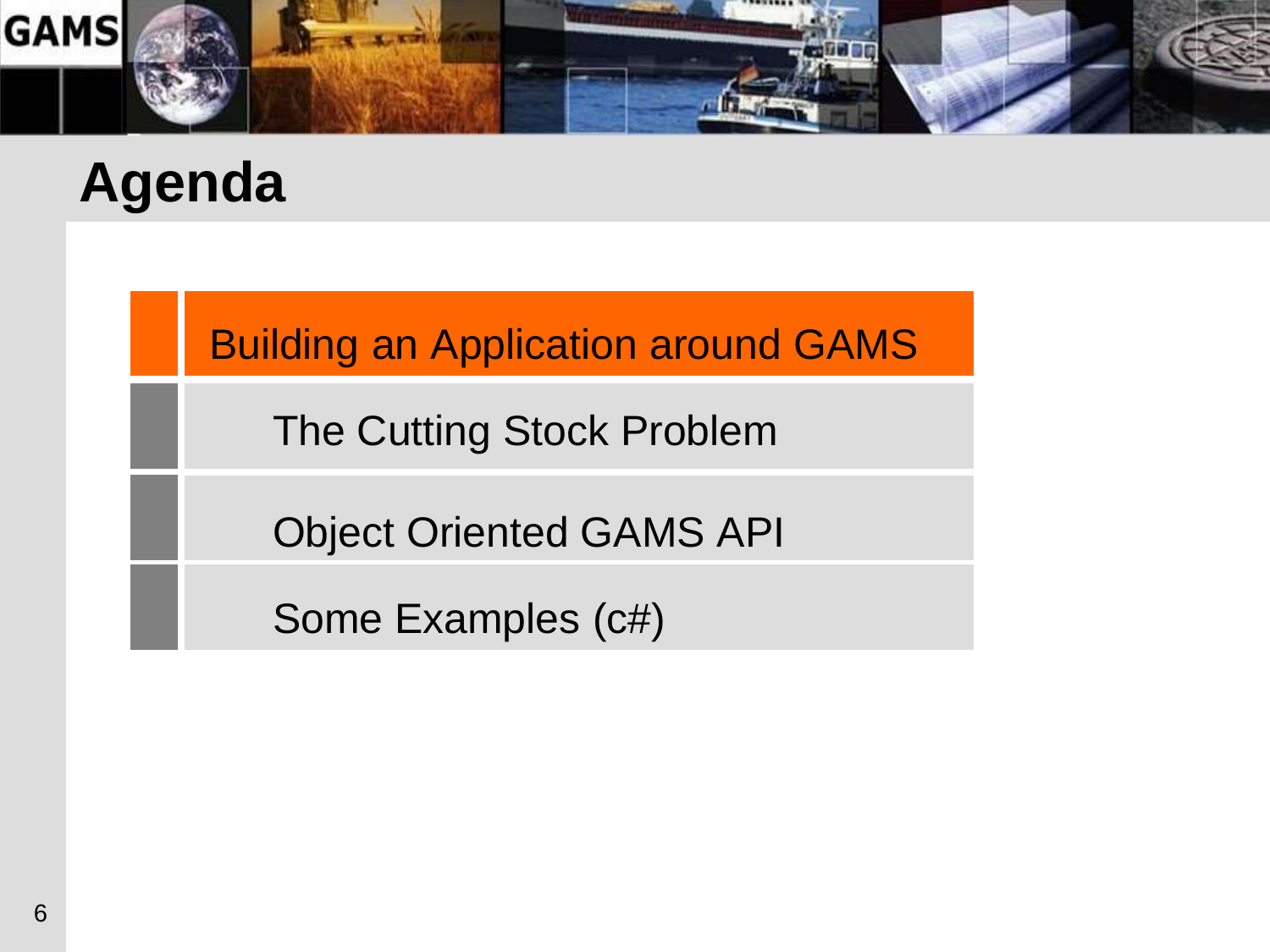

## **Cutting Stock Problem**

- Problem: Paper rolls of fixed width ("raw") must be cut into smaller portions ("finals").
- Input:
	- Width of the raw
	- Demand: Widths and number of finals
- Objective: Minimize the required number of raws
- Output:
	- Combination of cuts ("patterns")
	- Produced number of each patterns
	- Number of required raws

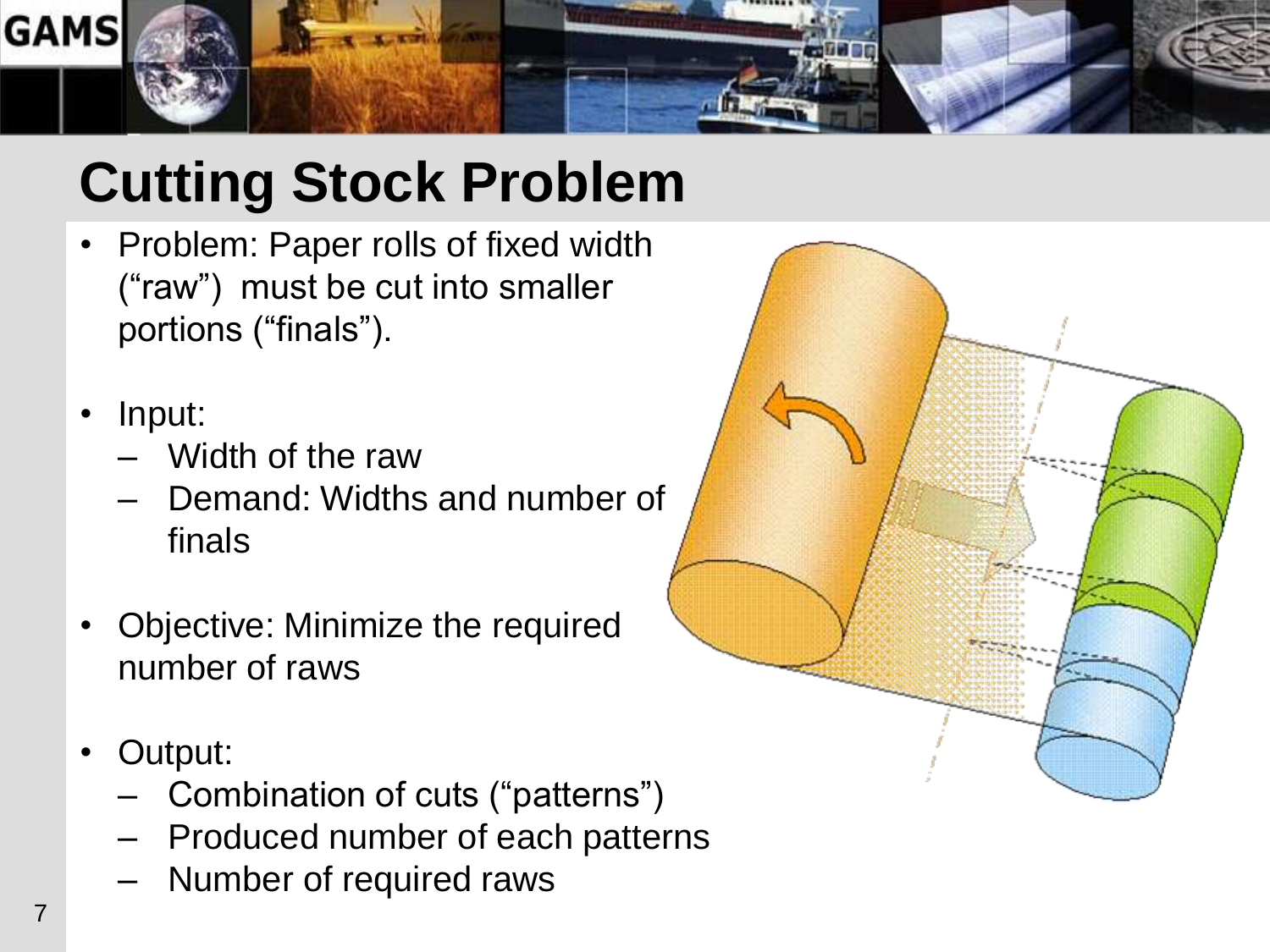

#### **Cutting Stock Problem: Column Generation**

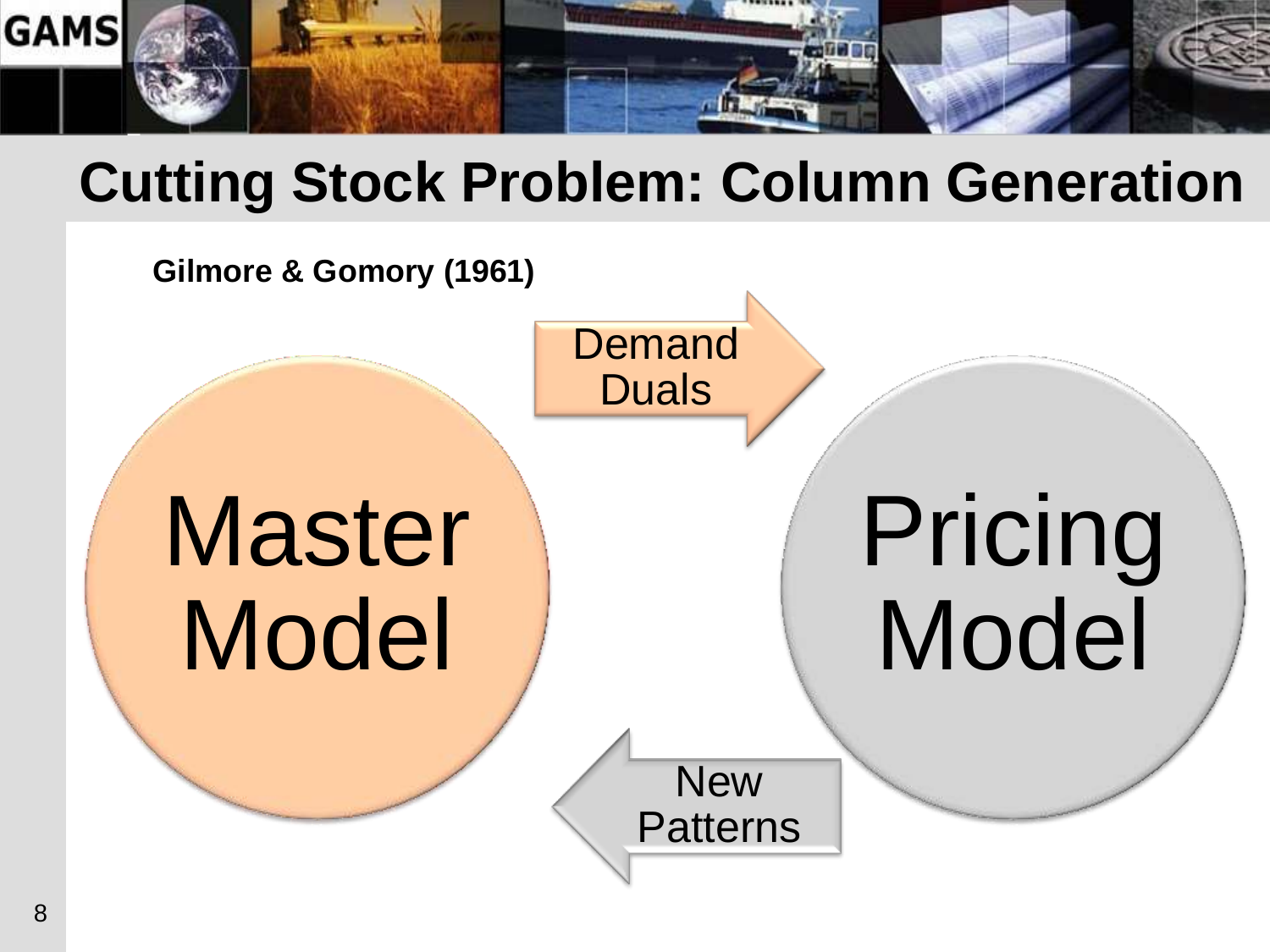

#### **Cutting Stock Problem: Modeler**

9

| cutstock.gms cutstock.ist                                         | cutstock.gms cutstock.ist                                                                                                                                                         |   |  |  |  |
|-------------------------------------------------------------------|-----------------------------------------------------------------------------------------------------------------------------------------------------------------------------------|---|--|--|--|
| Set i<br>widths<br>$/w1*w4/$                                      | * Initialization - the initial patterns have a sıngle wıdth                                                                                                                       |   |  |  |  |
| Parameter                                                         | $pp(p) = ord(p) \leq card(i);$                                                                                                                                                    |   |  |  |  |
| raw width /100/<br>r.                                             | $\left  \text{aip}\left( i, \text{pp}\left( p \right) \right) \right $ $\left  \text{ord}\left( i \right) \right  = \text{ord}\left( p \right)$ = floor $\left( r/w(i) \right)$ ; |   |  |  |  |
| $w(i)$ width<br>$/w1$ 45                                          |                                                                                                                                                                                   |   |  |  |  |
| $w2$ 36                                                           | *display aip;                                                                                                                                                                     |   |  |  |  |
| $w3$ 31                                                           |                                                                                                                                                                                   |   |  |  |  |
| $w4 \quad 14/$                                                    | Scalar done loop indicator /0/                                                                                                                                                    |   |  |  |  |
| $/w1$ 97<br>$d(i)$ demand                                         | Set<br>pi(p) set of the last pattern; $pi(p) = ord(p) = card(pp) + 1$ ;                                                                                                           |   |  |  |  |
| w2 610                                                            |                                                                                                                                                                                   |   |  |  |  |
| w3 395                                                            | option optcr=0,limrow=0,limcol=0,solprint=off;                                                                                                                                    |   |  |  |  |
| w4 211/                                                           |                                                                                                                                                                                   |   |  |  |  |
|                                                                   | While(not done and card(pp) <card(p),< td=""><td></td></card(p),<>                                                                                                                |   |  |  |  |
| * Gilmore-Gomory column generation algorithm                      | patrep(*, *): Solution pattern report<br>solve master using rmip minimizing z;                                                                                                    |   |  |  |  |
|                                                                   | solve pricing using mip minimizing z;                                                                                                                                             |   |  |  |  |
| Set p<br>possible patterns /p1*p1000/                             | $p1$ $p2$<br>p <sub>5</sub><br>p <sub>6</sub><br> total                                                                                                                           |   |  |  |  |
| dynamic subset of p<br>pp(p)                                      | * pattern that might improve the master model fou $w1$                                                                                                                            |   |  |  |  |
| Parameter                                                         | if $(z.1 < -0.001$ ,                                                                                                                                                              | 2 |  |  |  |
| $aip(i, p)$ number of width i in pattern growing in p.            | $\overline{2}$<br>2<br>w2<br>1<br>$aip(i,pi) = round(y.l(i));$                                                                                                                    | 5 |  |  |  |
|                                                                   |                                                                                                                                                                                   |   |  |  |  |
| * Master model                                                    | $pp(pi) = yes; pi(p) = pi(p-1);$<br>2<br>wЗ                                                                                                                                       | 2 |  |  |  |
| Variable xp(p)<br>patterns used                                   | else                                                                                                                                                                              |   |  |  |  |
| z<br>objective variable                                           | w4<br>2<br>done = $1;$                                                                                                                                                            |   |  |  |  |
| Integer variable xp; xp.up(p) = sum(i, d(i));                     | $\rightarrow$<br># produced 49 100 106 198 453                                                                                                                                    |   |  |  |  |
|                                                                   | D÷.                                                                                                                                                                               |   |  |  |  |
| Equation numpat<br>number of patterns used                        | display 'lower bound for number of rolls', master.objval;                                                                                                                         |   |  |  |  |
| demand(i) meet demand;                                            |                                                                                                                                                                                   |   |  |  |  |
|                                                                   | demrep(*, *): Solution demand supply repor<br>option solprint=on;                                                                                                                 |   |  |  |  |
| $z = e = sum(pp, xp(pp));$<br>numpat                              | solve master using mip minimizing z;                                                                                                                                              |   |  |  |  |
| $demand(i) \ldots sum(pp, aip(i,pp) * xp(pp)) = g = d(i);$        | produced demand over                                                                                                                                                              |   |  |  |  |
|                                                                   | Parameter patrep Solution pattern report<br>97<br>98<br>w1                                                                                                                        |   |  |  |  |
| model master /numpat, demand/;                                    | demrep Solution demand supply report;                                                                                                                                             |   |  |  |  |
|                                                                   | w <sub>2</sub><br>610<br>610                                                                                                                                                      |   |  |  |  |
| * Pricing problem - Knapsack model                                | w <sub>3</sub><br>$[pattern('# produced', p) = round(xp.1(p));$                                                                                                                   |   |  |  |  |
| Variable y(i) new pattern;                                        | 395<br>396                                                                                                                                                                        |   |  |  |  |
| Integer variable y; y.up(i) = ceil(r/w(i));                       | $[pattern(i, p)$ Spatrep ('# produced', p) = aip(i, p);<br>w4<br>211<br>212                                                                                                       |   |  |  |  |
|                                                                   | $\mathbf{pattern}(i, 'total') = \mathbf{sum}(\mathbf{p}, \mathbf{pattern}(i, \mathbf{p}));$                                                                                       |   |  |  |  |
| Equation defobj                                                   | patrep('# produced','total') = sum(p, patrep('# produced',p));                                                                                                                    |   |  |  |  |
| knapsack knapsack constraint;                                     |                                                                                                                                                                                   |   |  |  |  |
|                                                                   | $\texttt{demrep}(i, 'produced') = sum(p, patrep(i, p) * patrep('f: produced', p))$ ;                                                                                              |   |  |  |  |
| defobj<br>z =e= 1 - sum (i, demand.m(i)*y(i));                    | $\text{demrep}(i, \text{'demand'}) = d(i);$                                                                                                                                       |   |  |  |  |
| $\lvert \text{knapsack.} \rvert$ sum (i, $w(i) * y(i)$ ) = 1 = r; | $\texttt{demrep}(i, 'over') = \texttt{demrep}(i, 'produced') - \texttt{demrep}(i, 'demand');$                                                                                     |   |  |  |  |
|                                                                   |                                                                                                                                                                                   |   |  |  |  |
| model pricing /defobj, knapsack/;                                 | display patrep, demrep;                                                                                                                                                           |   |  |  |  |
|                                                                   |                                                                                                                                                                                   |   |  |  |  |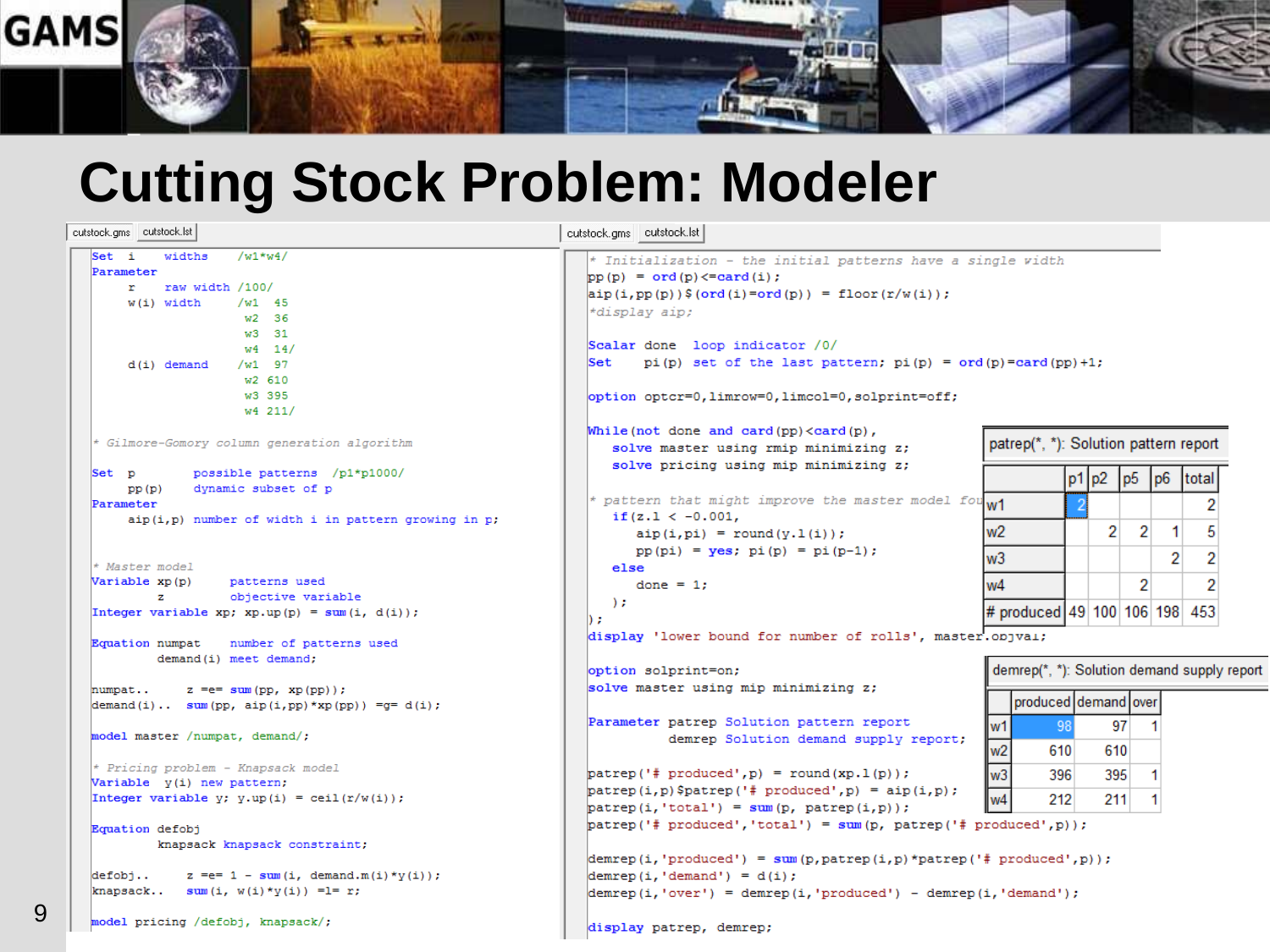

#### **Cutting Stock: Application Developer**

| <b>u</b> CutStock     |            |    |                       | $\Box$    |                     | X |
|-----------------------|------------|----|-----------------------|-----------|---------------------|---|
| Cuts<br>$\mathbf{i}$  |            | 45 | Demand:               | 97        | $\div$              |   |
| i2                    |            | 36 | Demand:               | 610       | $\frac{\lambda}{x}$ |   |
| i3                    |            | 31 | Demand:               | 395       | $\Rightarrow$       |   |
| i4<br>П               |            | 14 | Demand:               | 211       | ÷                   |   |
| $\odot$<br>0<br>Solve | Raw Width: |    | Max Pattern:<br>100 승 | Load Data | $42 \div$           |   |
|                       |            |    |                       |           |                     |   |
|                       |            |    |                       |           |                     |   |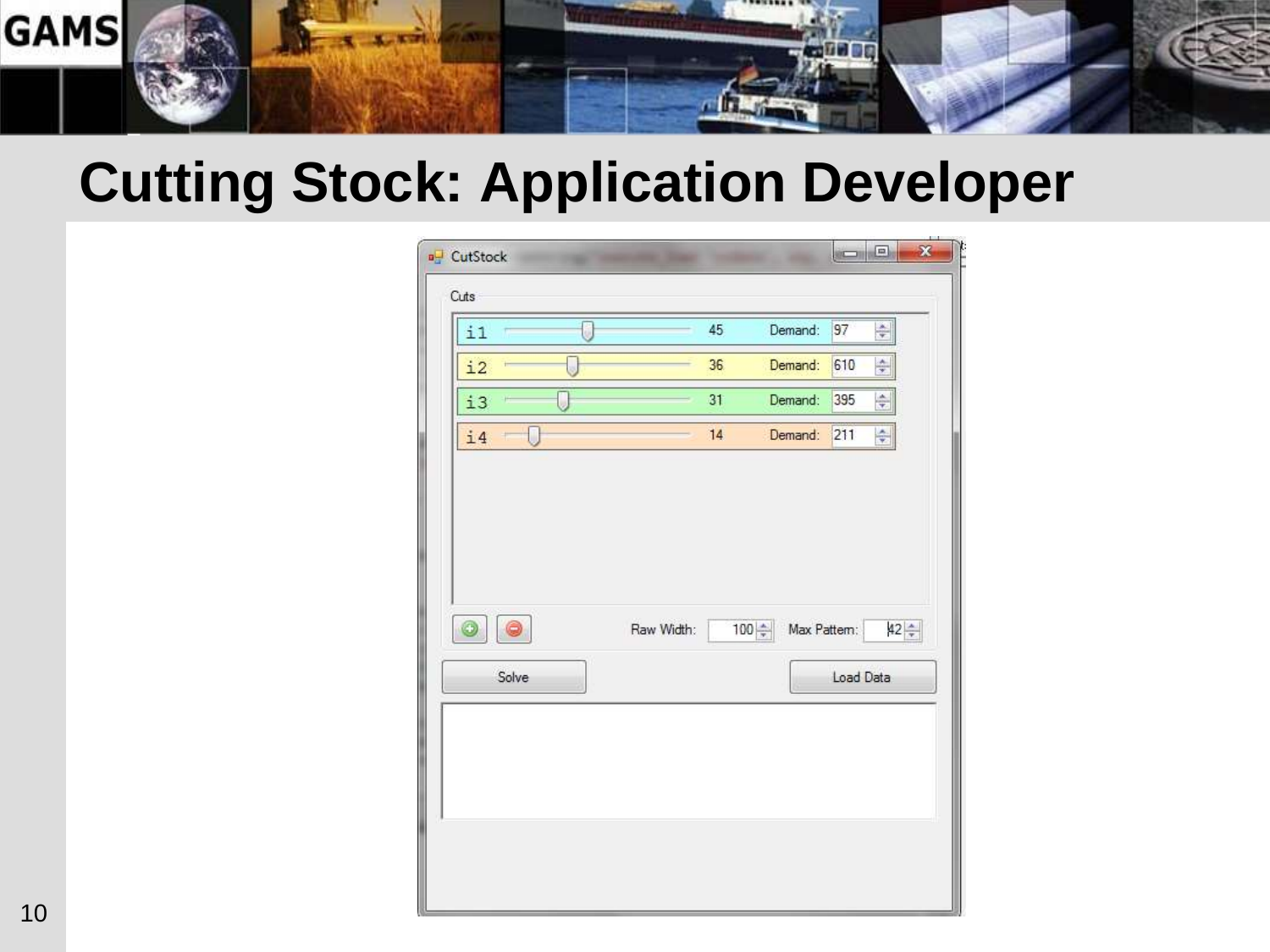

## **Bridging The Gap: GAMS OO API**

11

| <b>a</b> CutStock<br>Cuts<br>45<br>Demand: 97<br>$\mathbf{i}$<br>36<br>Demand: 610<br>i2<br>31<br>i3<br>Demand: 395<br>14<br>Demand: 211<br>i4<br><b>Application</b><br>Developer<br>$\circledcirc$<br>$\circledcirc$<br>100 Max Pattern:<br>Raw Width:                                                                                                                                                                                                                                                                                                                                                                                                                                                                                                                                                                       | $\Box$ $\Box$ $X$<br>$\frac{1}{4}$<br>$\Rightarrow$<br>승<br>$42 \div$                                                                                                                                                  |  |                              |
|-------------------------------------------------------------------------------------------------------------------------------------------------------------------------------------------------------------------------------------------------------------------------------------------------------------------------------------------------------------------------------------------------------------------------------------------------------------------------------------------------------------------------------------------------------------------------------------------------------------------------------------------------------------------------------------------------------------------------------------------------------------------------------------------------------------------------------|------------------------------------------------------------------------------------------------------------------------------------------------------------------------------------------------------------------------|--|------------------------------|
| Solve<br>cutstock.gms cutstock.lst<br>* Initialization - the initial patterns have a single width<br>$pp(p) = ord(p) \leftarrow card(i);$<br>$\alpha$ ip(i, pp(p)) $\alpha$ (ord(i)=ord(p)) = floor(r/w(i));<br>*display aip;<br>Scalar done loop indicator /0/<br>Set $pi(p)$ set of the last pattern; $pi(p) = ord(p) = card(pp) + 1$ ;<br>option optcr=0, limrow=0, limcol=0, solprint=off;<br>While (not done and card (pp) <card(p),< th=""><th>Load Data<br/>patrep(*, *): Solution pattern report<br/>p1 p2  p5  p6<br/>total<br/><math>\overline{2}</math></th><th></th><th><b>GAMS</b><br/><b>OO API</b></th></card(p),<>                                                                                                                                                                                            | Load Data<br>patrep(*, *): Solution pattern report<br>p1 p2  p5  p6<br>total<br>$\overline{2}$                                                                                                                         |  | <b>GAMS</b><br><b>OO API</b> |
| solve master using rmip minimizing z;<br>solve pricing using mip minimizing z;<br>pattern that might improve the master model found?<br>if $(z.1 < -0.001$ ,<br>$aip(i,pi) = i$<br>$\text{supp}\left(\mathbf{p1}\right) = \text{supp}\left(\mathbf{p2}\right) \text{supp}\left(\mathbf{p3}\right) = \text{supp}\left(\mathbf{p3}\right) \text{supp}\left(\mathbf{p4}\right) = \text{supp}\left(\mathbf{p4}\right) = \text{supp}\left(\mathbf{p4}\right) = \text{supp}\left(\mathbf{p4}\right) = \text{supp}\left(\mathbf{p4}\right) = \text{supp}\left(\mathbf{p4}\right) = \text{supp}\left(\mathbf{p4}\right) = \text{supp}\left(\mathbf{p4}\right) = \text{supp}\left(\mathbf{p4}\right) = \$<br>else<br>done = $1$ ;<br>$\rightarrow$<br>display 'lower bound for number of rolls', master.objval;<br>option solprint=on; | м2<br>$2 \quad 2$<br>5<br>w3<br>$\overline{2}$<br>$\overline{2}$<br>$\overline{2}$<br>$\overline{2}$<br>N4<br>produced 49 100 106 198 453<br>demrep(*, *): Solution demand supply report<br>produced demand over<br>97 |  |                              |
| solve master using mip minimizing z;<br>Parameter patrep Solution pattern report<br>demrep Solution demand supply report;<br>$\text{pattern}('f produced', p) = \text{round}(xp.1(p));$<br>$\mathsf{pattern}(i, p)$ Spatrep('# produced', p) = aip(i, p);<br>$\text{pattern}(i, 'total') = \text{sum}(p, \text{pattern}(i, p))$ ;<br>$\mathsf{pattern}('\# produced', 'total') = \mathsf{sum}(\mathsf{p}, \ \mathsf{patrep}('\# produced', \mathsf{p}));$<br>$\verb demrep(i,'produced')  = sum(p, \verb patrep(i,p)*pattern('# produced', p)) ;$<br>$demren(i.'demand') = d(i):$                                                                                                                                                                                                                                             | W <sup>2</sup><br>610<br>610<br>$\frac{w^3}{w^4}$<br>396<br>395<br>212<br>211                                                                                                                                          |  |                              |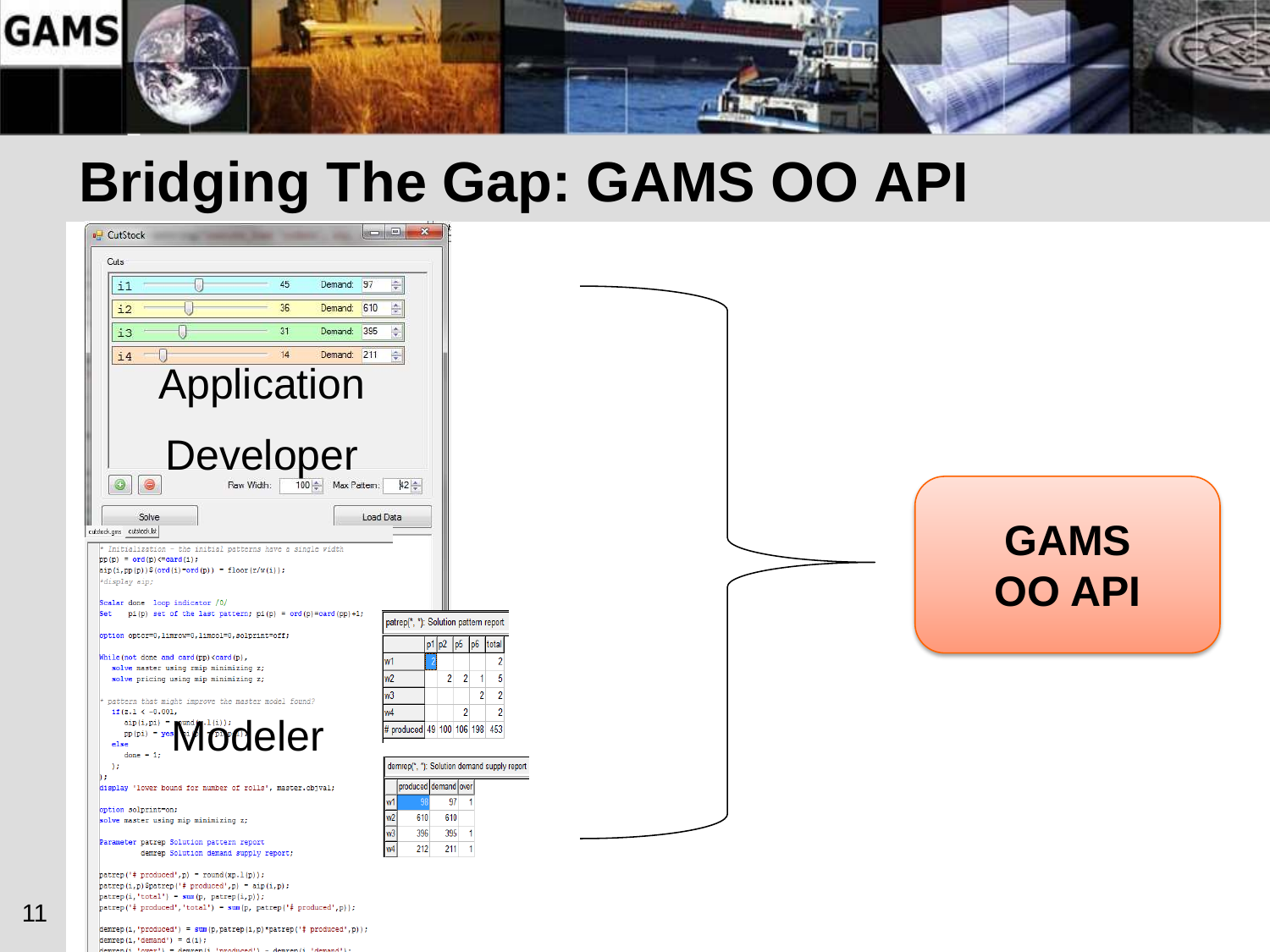

## **Concept: Separation of Tasks**

- Use GAMS for modeling and optimization tasks
- Programming languages like C# (.NET), Java and Python are wellsuited for developing applications (GUI, Web, …)
- Frameworks available for a wide range of specific tasks, e.g GUI and Web development
- Communication between GAMS and application through GAMS APIs

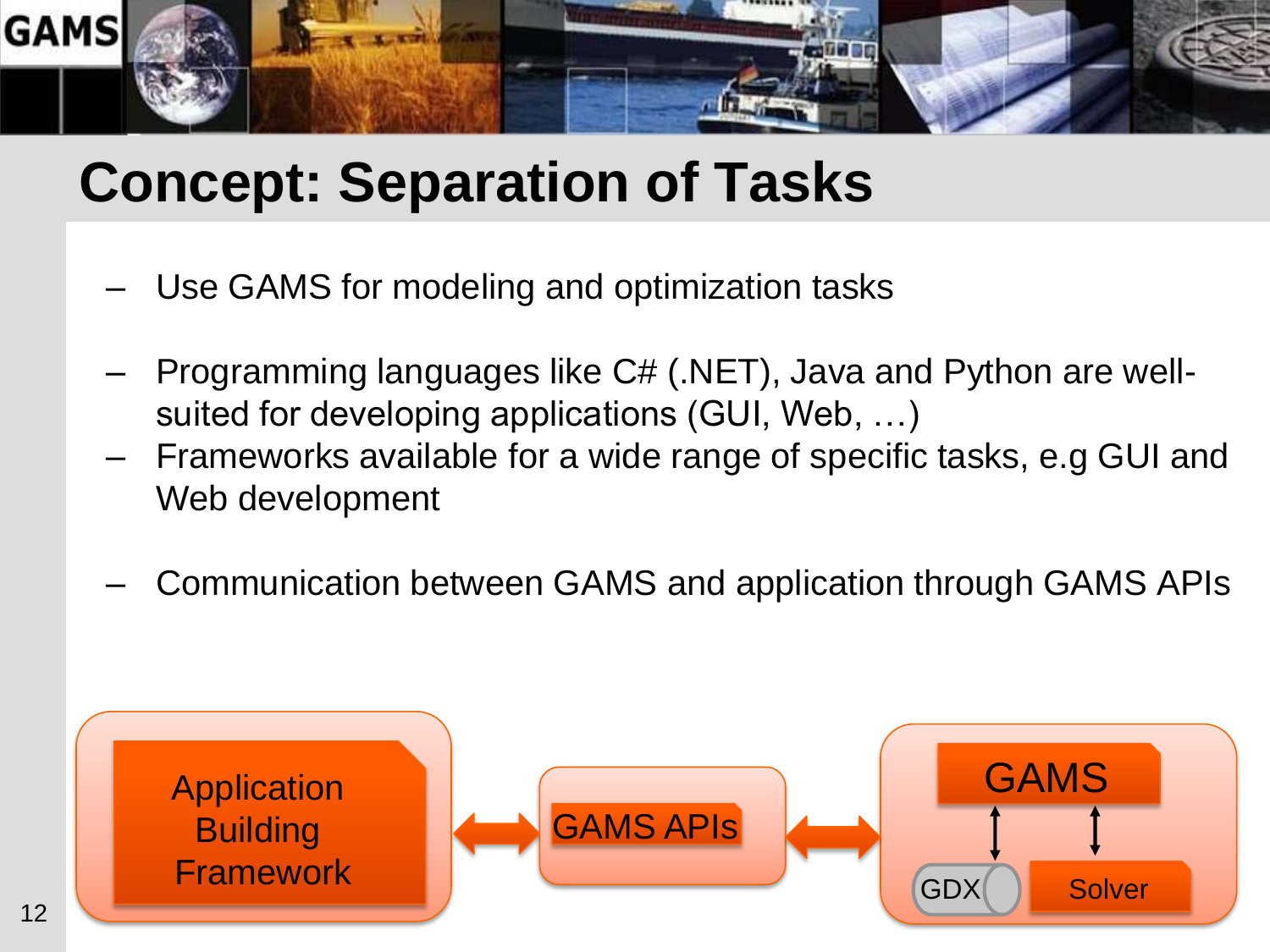

## **GAMS API: Basic Functionality**

- 1. GDX API: Create Input for GAMS Model
- 2. Callout to GAMS
	- Option API: GAMS option settings
	- GAMSX API: Start and controls GAMS Job
- 3. GDX API: Get Solution from GAMS Model

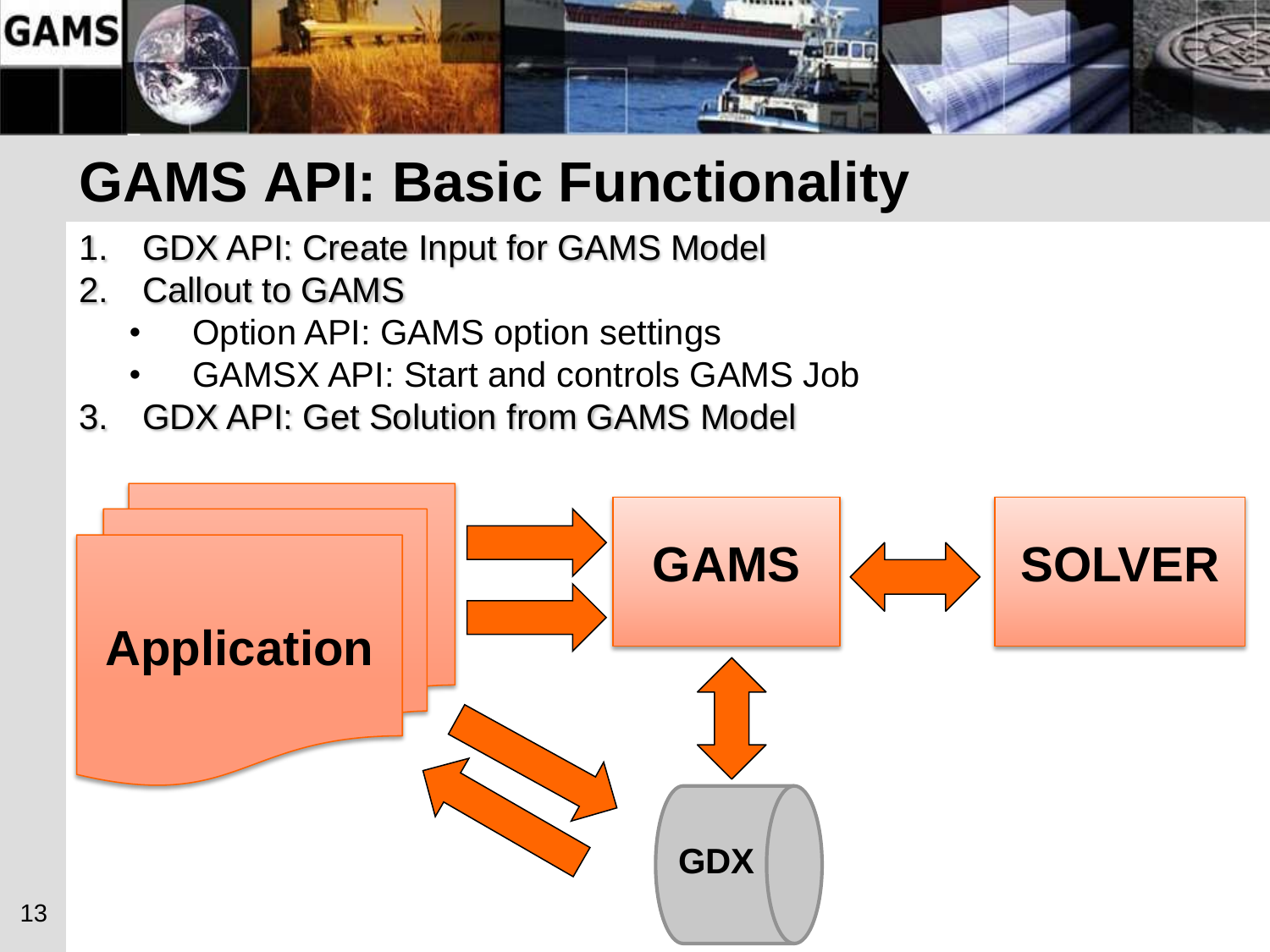

## **Low level GAMS API**

- High performance and flexibility
- Automatically generated APIs for several languages (C, Delphi, Java, Python, C#, …)
- Data Exchange (GDX), job control (GAMSX), options (OPT)
- Part of any GAMS distribution, no license required

| E http://www.gams.com/dd/dock/api/<br>÷                                                                                                                                                                               | B. Bittel/inny.gam.com/dd/doc/apliaged-leal/gdophy.html                                                                |                                                     |                                                                                                                                                                                                   | $C = C$ <b>N</b> - fingle | 户 音 | $n -$                           |     |         |
|-----------------------------------------------------------------------------------------------------------------------------------------------------------------------------------------------------------------------|------------------------------------------------------------------------------------------------------------------------|-----------------------------------------------------|---------------------------------------------------------------------------------------------------------------------------------------------------------------------------------------------------|---------------------------|-----|---------------------------------|-----|---------|
| <b>GAMS</b>                                                                                                                                                                                                           | <b>GDX (GDX) API Documentation</b>                                                                                     |                                                     |                                                                                                                                                                                                   |                           |     |                                 |     |         |
|                                                                                                                                                                                                                       | Generated for GAMS 24.0.2<br><b>Functions, Procedur</b><br><b>MAnnounage</b><br>Add a new account ent                  |                                                     | + @ http://www.gams.com/dd/docs/api/e-part-level/gamsodiep.html<br><b>GAMSX (GAMSX) API Documentation</b>                                                                                         |                           |     | $\triangle = C$ $\Box$ = Gought | 户食图 |         |
| <b>Application Programming Interf:</b>                                                                                                                                                                                | altAcrossed earl<br>Number of minimum<br>ebalanmuralerinin                                                             | Generated for GAMS                                  | @ http://www.gams.com/dil/doct/ap/regart-level/outging.html<br>↞                                                                                                                                  |                           |     | ☆ v で ( 間 · Gooth               |     | 户 青 四 - |
| <b>Application Programming Interfaces to GA!</b>                                                                                                                                                                      | Estrice account infat Functions, Pr<br>philonomichkeyag<br>Get information how au<br>gds.Acronygdiales                 | Execute GAMS                                        | <b>OPT (OPT) API Documentation</b>                                                                                                                                                                |                           |     |                                 |     |         |
| The object-priented GAMS API allows the segmless integration of GA<br>used for convenient exchange of input data and model results. Models<br>the most efficient way. There are three versions of the object-oriented | Get index value of an ac-<br>addonumNeer<br>Find the name of an air.<br>pitAcanomasin                                  | games5 W13s0<br>Show Wind<br>smith and vertic       | Opporated for GAMS 34.0.3<br><b>Functions, Procedures and Properties</b>                                                                                                                          |                           |     |                                 |     |         |
| The object-criented GAMS API allows the seamless integration of GA<br>used for convenient exchange of input data and model results. Models<br>the most efficient way.                                                 | Returns the value of the<br>the curichly Next Asia.<br>adsAcrossenfietings<br>Modély amontra inform<br>edxActorum/abbe | Execute GA<br><b>MissShowError</b><br>Get Error str | <b>STARTER</b><br>Number of options.<br>ref/leman@oast<br>Number of messages in buffer.                                                                                                           |                           |     |                                 |     |         |
| In addition to the object-criented GAMS API, there exist low-level (or<br>extensively. While they offer high performance and flexibility, they als<br>Delphi, Fortran, Java, Python, and Visual Baxic.                | Cheate as accounts Valla<br>plichddhlim<br>Add an altar for a set to games StepThrough<br>pitAddied ent                | Debugging (Inter<br>Step from In                    | mitorage out<br>Number of retion groups.<br>enthornee English Set<br>When stubled (default), Defined and DefinedR vill be set when satisfamp to an option. When doubled, only Defined will be set |                           |     |                                 |     |         |
| <b>Further Documentation</b>                                                                                                                                                                                          | Register a string to be u gammEan infinition applicadiled action<br>adaAutaConvert<br>Returns the value of the         | imaces house<br>parane CB1D sfinal                  | Read definition file. Renano -1 if there was a definition error.<br>criftsaffanmeterfile                                                                                                          |                           |     |                                 |     |         |
| For each of the three versions of the object-criented GAMS API there I<br>Tava ant unudoe index himl of your GAMS system directory.                                                                                   | conversion to an older.                                                                                                | True if CB1<br>namonCH3Definad<br>True if CB2       | Read parameters from file.<br>critical results<br>Read options from string. In the case of errors, messages trill be added to the message queue (see OptGef).(essage).                            |                           |     |                                 |     |         |
| For the low-level APIs there exist some summary pages containing an overview of the exported function in pietido 660e;                                                                                                |                                                                                                                        |                                                     | artister experientile<br>Write modified parameters to a file. In the case of errors, messages will be added to the message queue (see OprCethfetnage).                                            |                           |     |                                 |     |         |
| <b>Examples</b>                                                                                                                                                                                                       |                                                                                                                        |                                                     | retCountersans<br>Clear all massages: stored in the massage costas.                                                                                                                               |                           |     |                                 |     |         |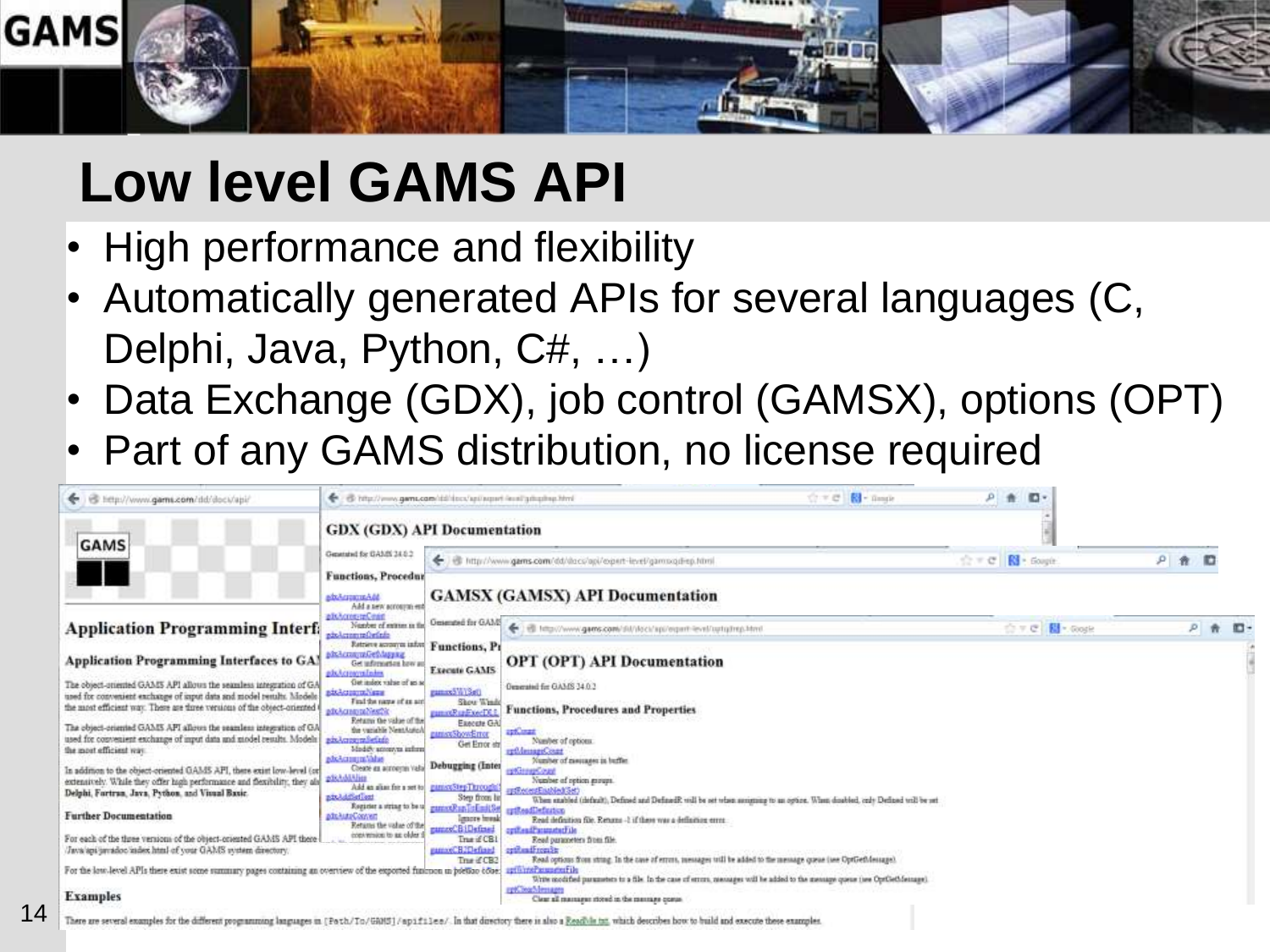

GAMS.net4

## **Object-oriented GAMS API**

- Additional layer on top of the low level APIs
- Object-oriented: .NET, Java, and Python
- Part of any GAMS distribution, no license required

 $\boxed{4}$ 

區

GAMS\_python.pdf - Adobe Reader

File Edit View Window Help

<sup>ED</sup> GAMS Python API

<sup>B</sup> Hierarchical Index E Class Index

**P** Index

<sup>B</sup> Class Documentation

**Bookmarks** 

图·

P

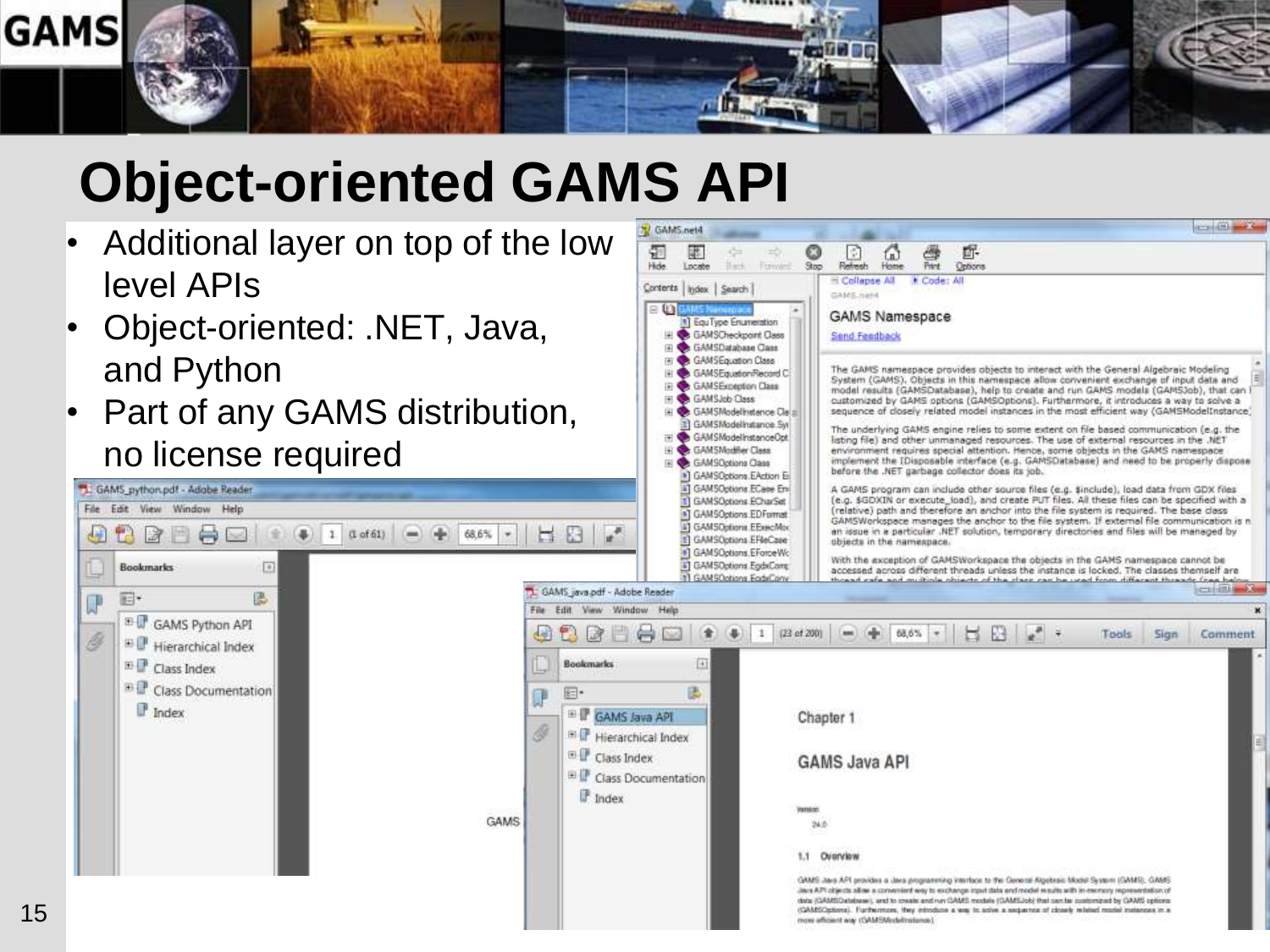

## **Features of the Object Oriented API**

- No modeling capability, model is still written in GAMS
- Prepare input data and retrieve results in a convenient way *GAMSDatabase class*
- Set GAMS and Solver Options *GAMSOptions class*
- Control GAMS execution *GAMSJob class*
- Scenario Solving: Feature to solve multiple very similar models in a dynamic and efficient way *GAMSModelInstance class*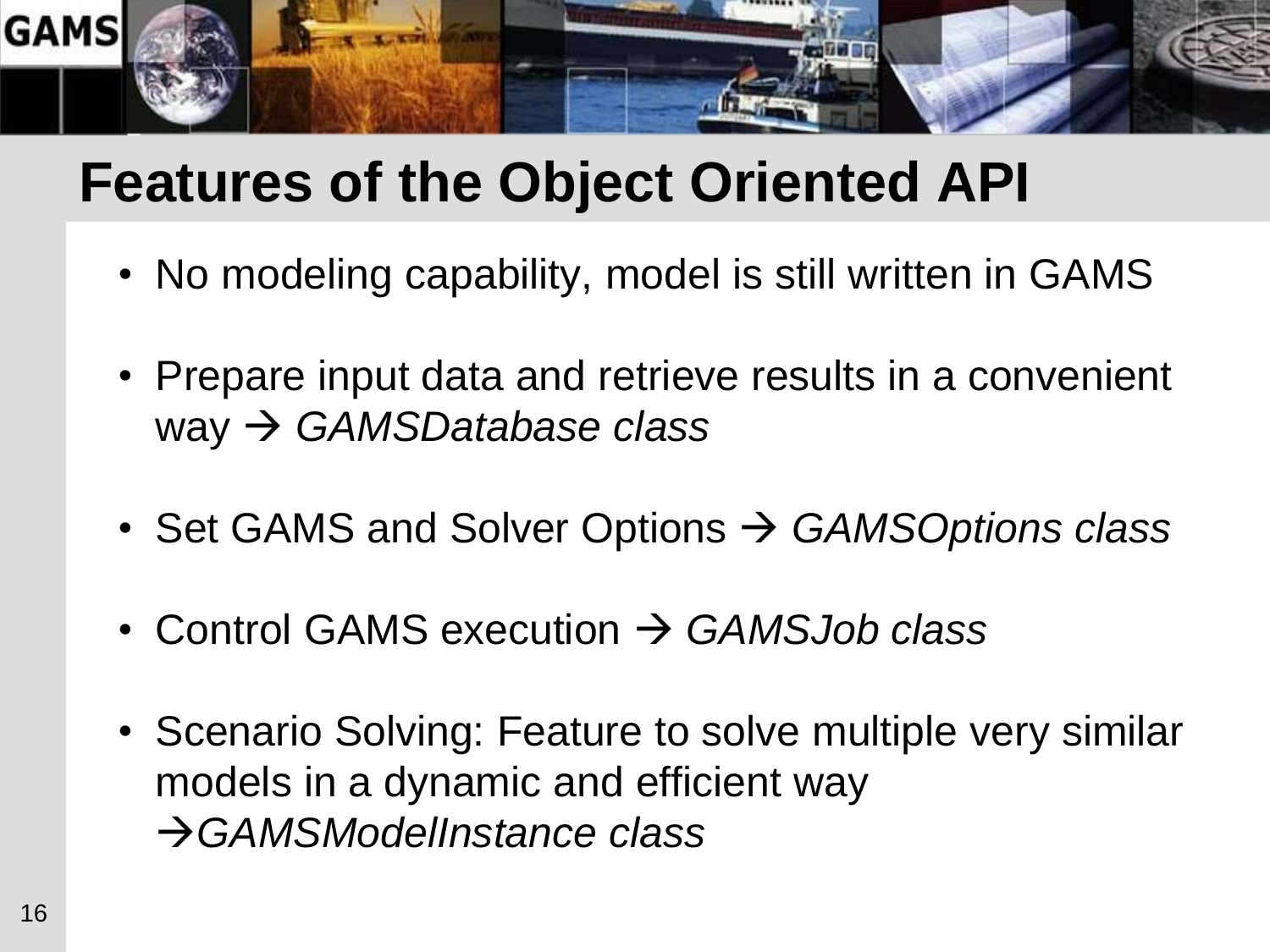

- What are we going to do?
	- 1. Run the model
	- 2. Print out the results
	- 3. Change the solver used

• Interface:



- What do we need?
	- 1. GAMSWorkspace & GAMSJob
	- 2. GAMSOptions (Solvers)
- 3. GAMSParameter  $\begin{array}{c} 3. \end{array}$  Step1.cs

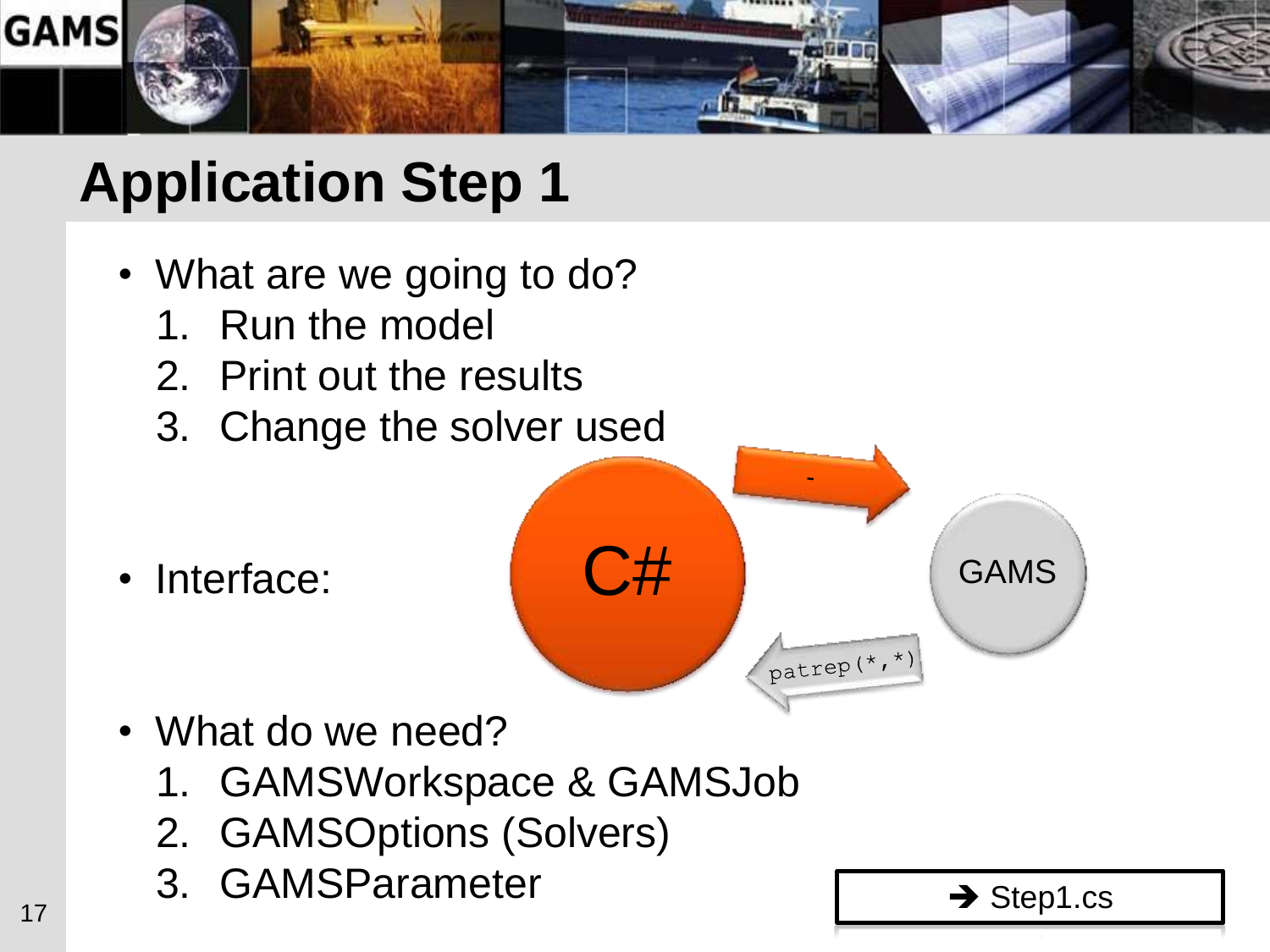

- What are we going to do?
	- Define the input data within the application
	- Store the data and pass it to the model
	- Check for Errors

• Interface:



- What do we need?
	- Cutstock Class
	- GAMSOptions
- GAMSException  $\rightarrow$  Step2.cs  $\rightarrow$  Step2.cs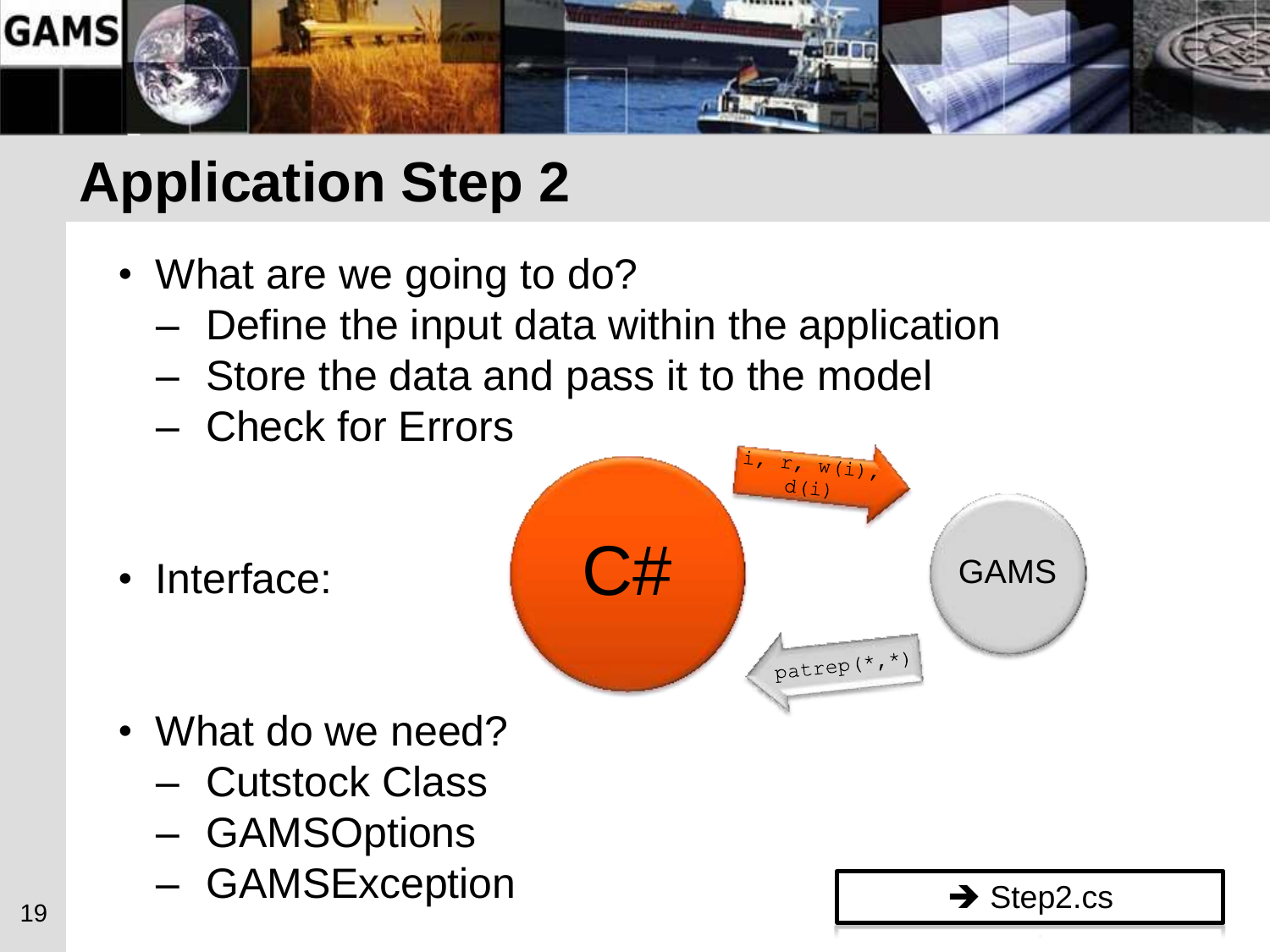

- What are we going to do?
	- Move the logic of the algorithm from GAMS into the application layer
- Interface:

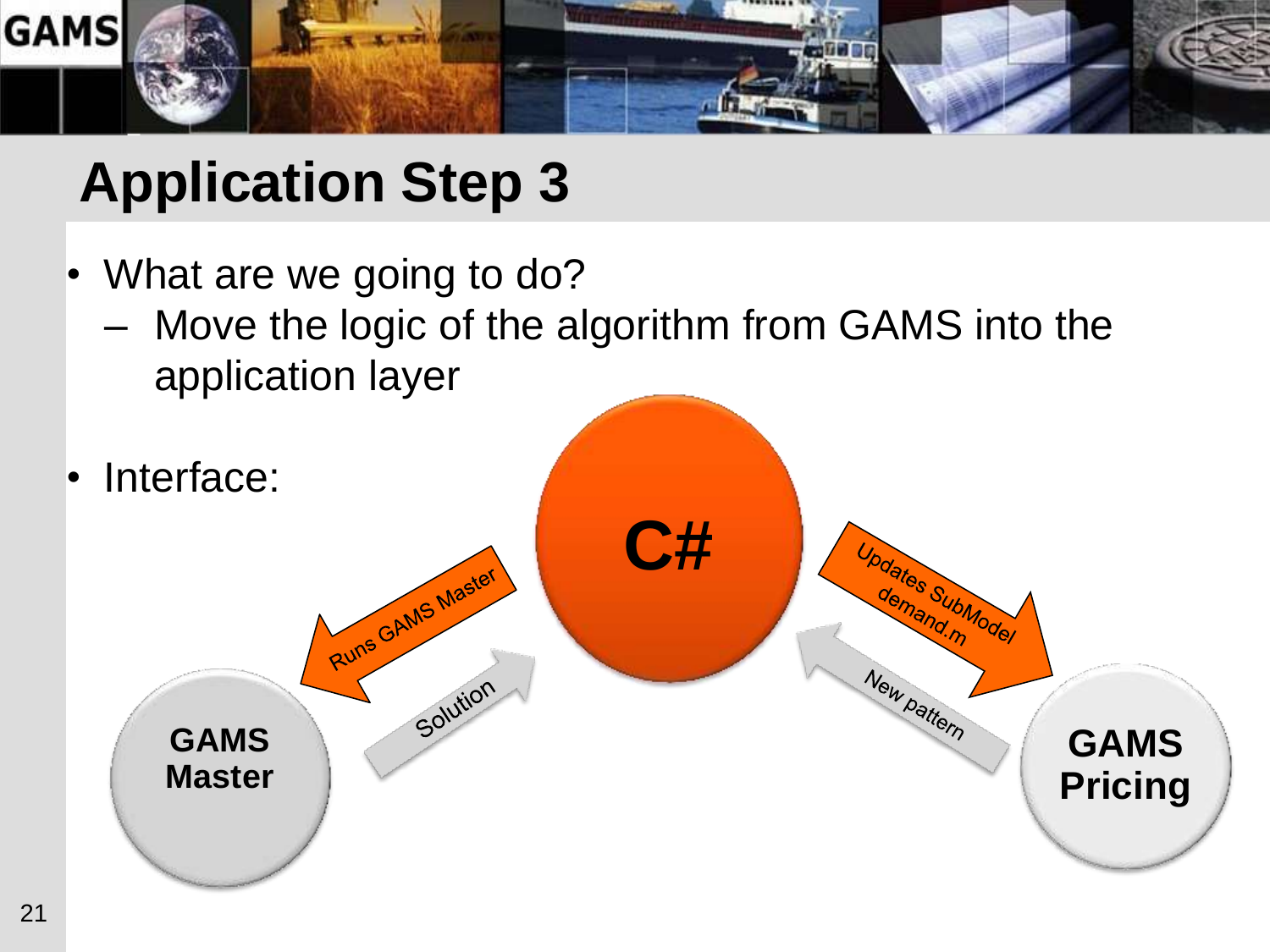

#### **GAMSJob.run - Method**

masterJob.Run(opt, masterCP, cutstockData);

- Each solve needs to regenerate the model
- Model rim can change
- Data exchange between solves possible
- User updates GAMS Symbols instead of matrix coefficients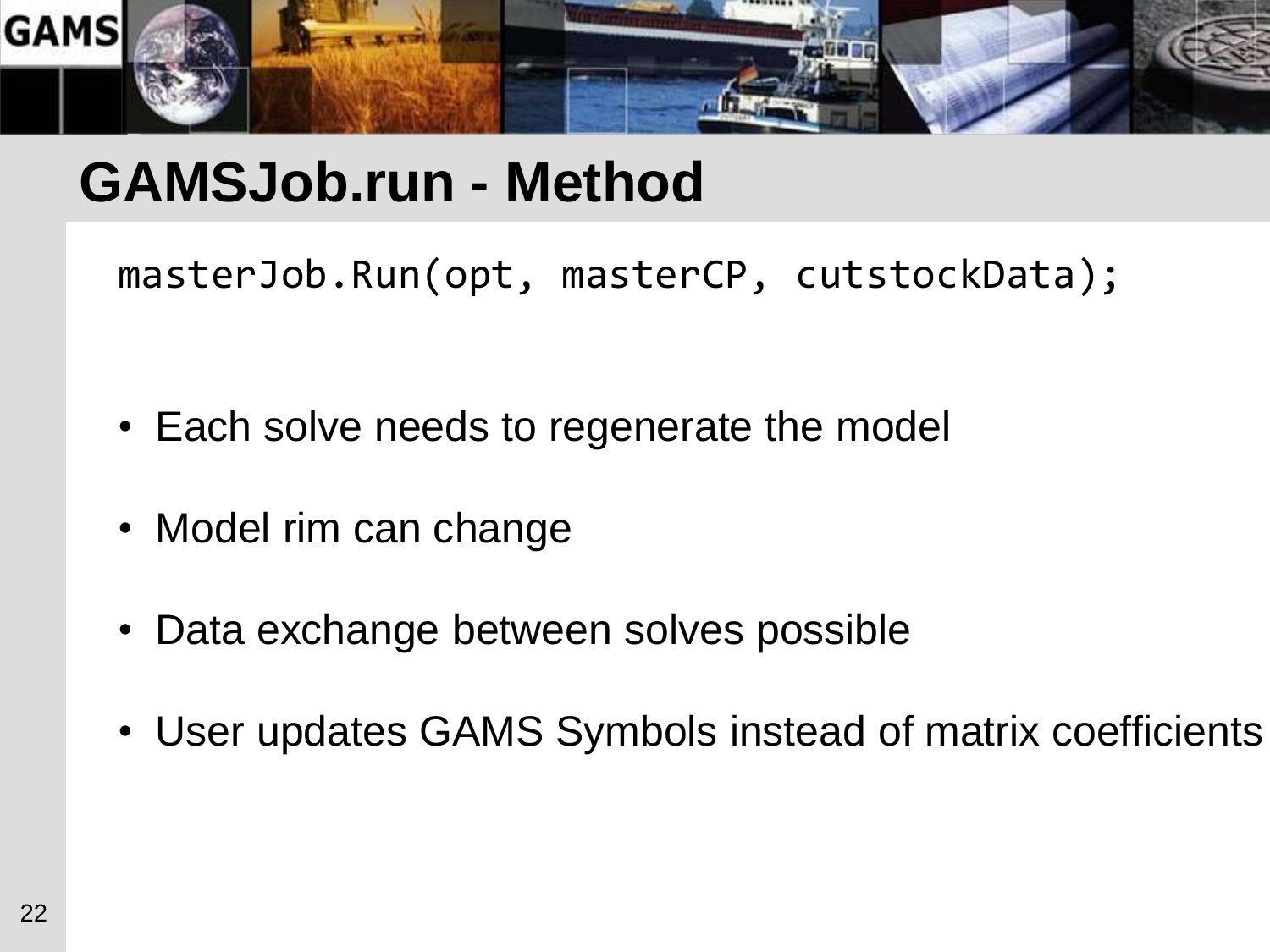

## subMI.Solve(); **GAMSModelinstance.solve - Method**

- Works with particular model instance
- Saves model generation and solver setup time
- Hot start (keeps the model hot inside the solver and uses solver's best update and restart mechanism)
- Model rim unchanged between different solves
- Data exchange between solves possible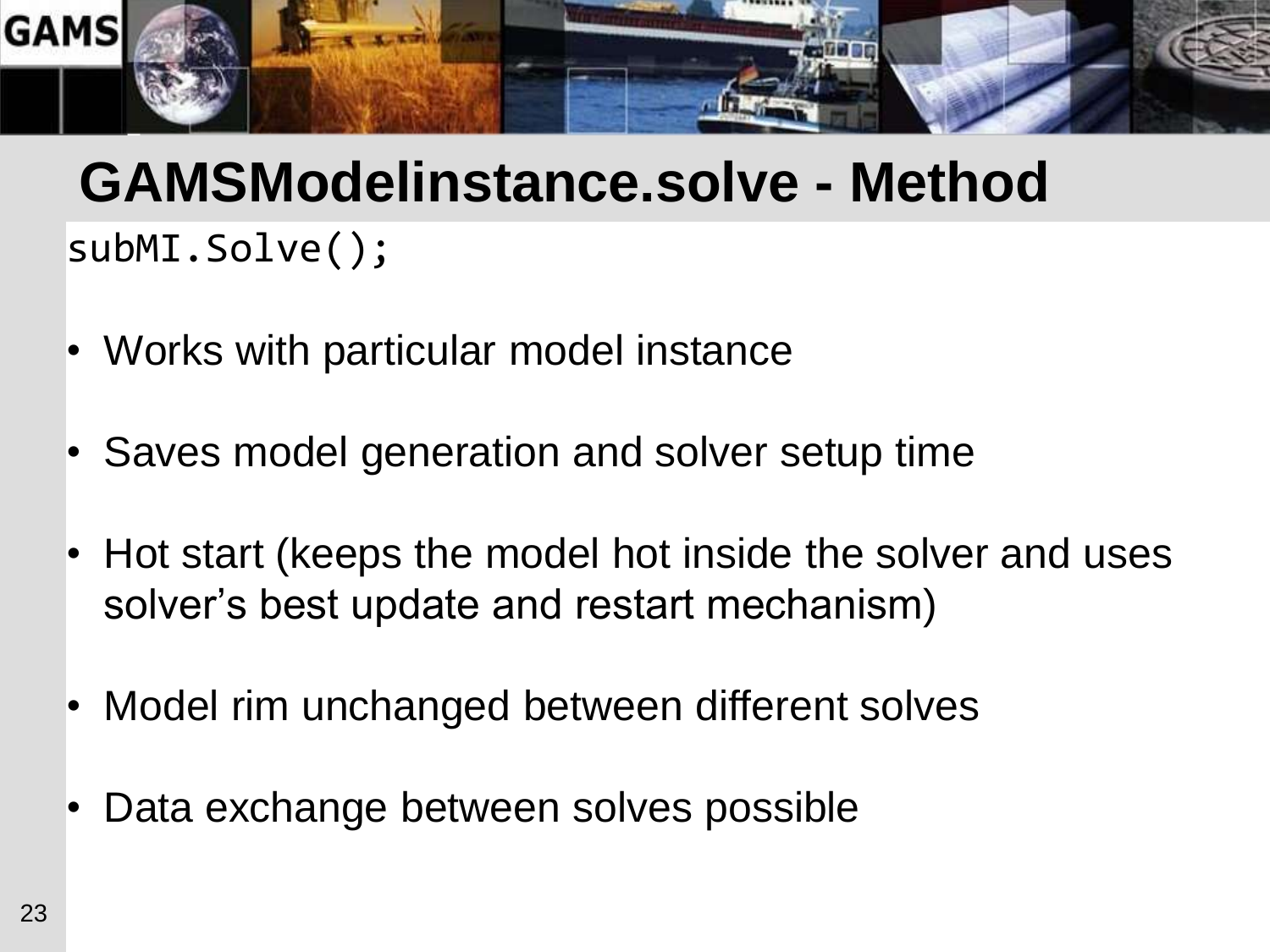

#### **Excursus: GAMSModelInstance etc.**

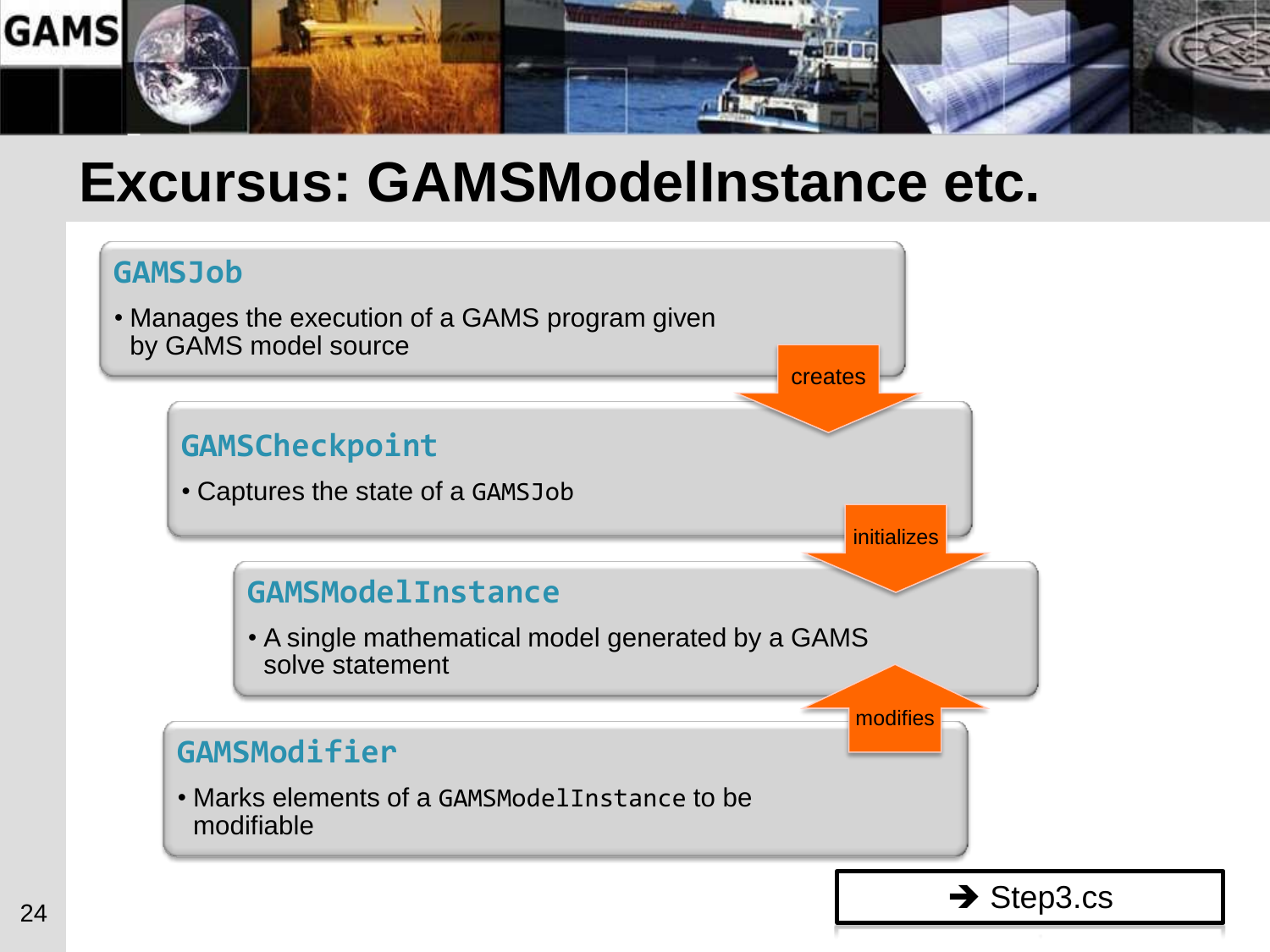

## **GAMSModelInstances in Parallel**

• Multiple GAMSModelInstances running in parallel with one common data source:

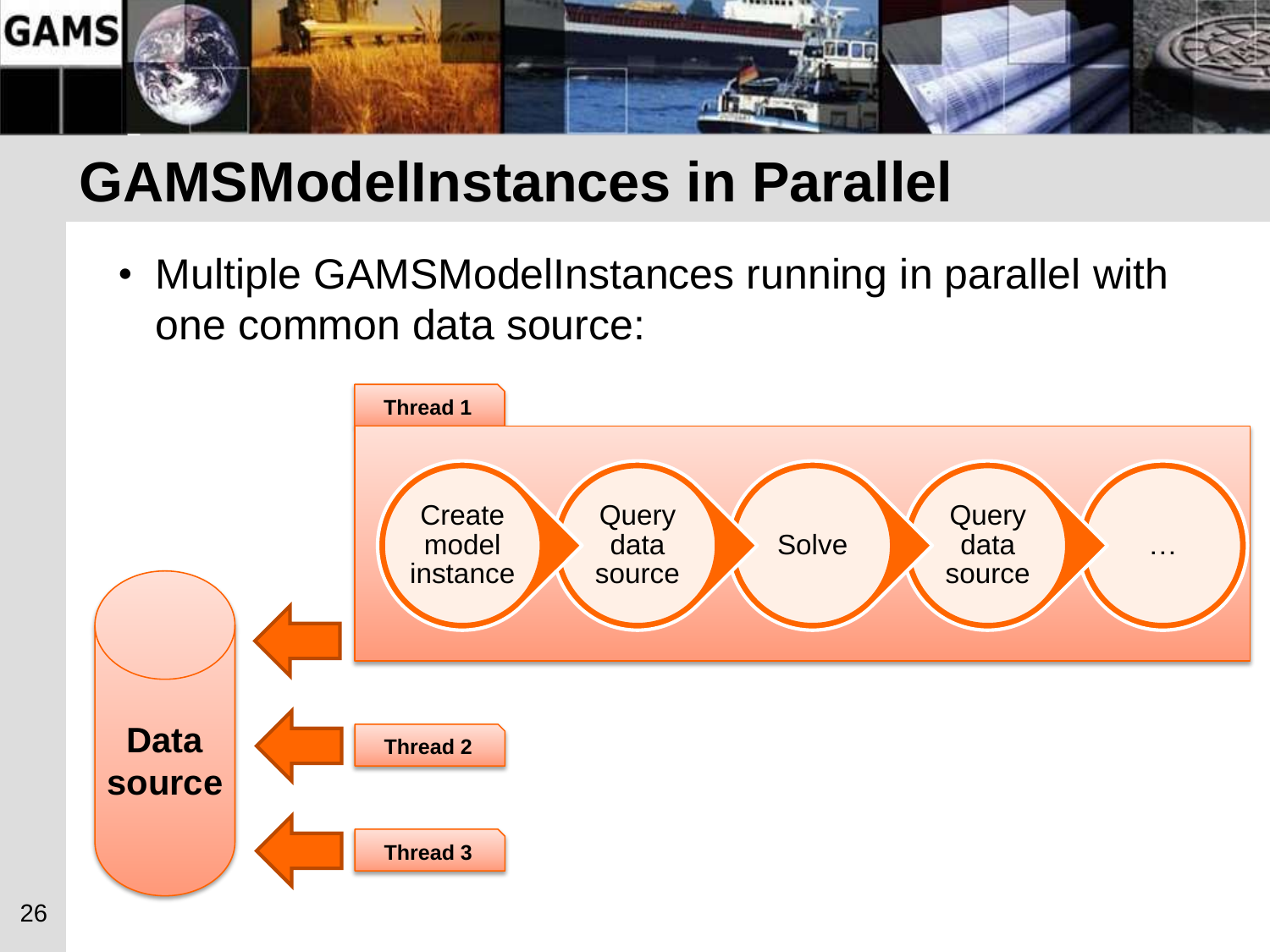

- What are we going to do?
	- Combine model and graphical user interface

| all CutStock                                                                   | 23<br>$\Box$ |
|--------------------------------------------------------------------------------|--------------|
| Cuts                                                                           |              |
| 45<br>Demand:<br>i1                                                            | 97<br>÷      |
| Demand:<br>36<br>i2                                                            | ÷<br>610     |
| 31<br>Demand:<br>iЗ                                                            | ÷<br>395     |
| 14<br>Demand:<br>i4                                                            | ÷<br>211     |
|                                                                                |              |
|                                                                                |              |
|                                                                                |              |
|                                                                                |              |
| 100 Max Pattern:<br>Raw Width:                                                 | $35 -$       |
| Solve                                                                          | Load Data    |
| New pattern! Value: -0,166666666666667<br>Optimal Solution: 453                | ۸            |
| 49 times: i1: 2<br>pattern<br>1                                                |              |
| 206 times: i2: 2 i4: 2<br>pattern<br>5.<br>198 times: i2: 1 i3: 2<br>pattern 6 | Ξ            |
|                                                                                |              |
| pattem 5<br>pattem 1<br>pattern 6                                              |              |
|                                                                                |              |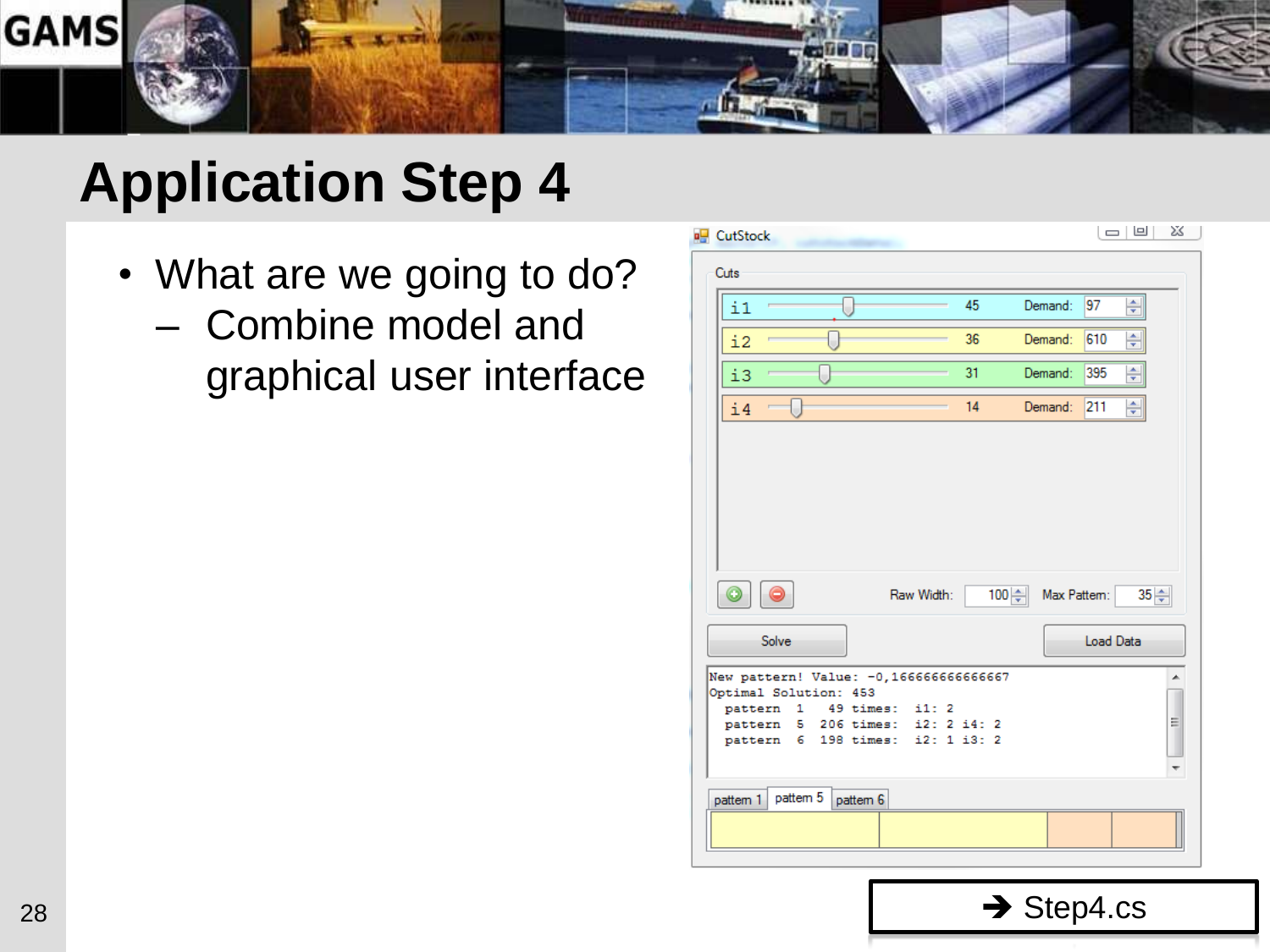

## **Forthcoming Distribution 24.1**

- Improved data handling for large datasets
- New or improved functions

- Add new functions to GAMSModelinstance:
	- O CopyModelInstance: Copies a ModelInstance to a new ModelInstance which gets constructed at this call
	- O Interrupt: Sends interrupt signal to running GAMSModelInstance
- Added new functions to GAMSSymbol:

• …

- O CopyToArray: Copies values of a dense symbol into a dense array
- O CopyToSqzdArray: Copies values of a sparse symbol into a squeezed array
- O CopySparseToDenseArray: Copies values of a sparse symbol into a dense array
- O CopyFromDenseArray: Copies values from dense array into a symbol
- O CopySliceFromDenseArray: Copies values from slice of dense array into a symbol
- Added new functions to GAMSSymbol and all its derived classes: GetRecord, which finds a record if it exists and adds it if not
- Added new functions to GAMSWorkspace: AddJobFromGamsLib, AddJobFromTestLib, AddJobFromEmpLib, AddJobFromDataLib and AddJobFromFinLib
- Added new properties to GAMSWorkspace: Version, MajorRelNumber, MinorRelNumber and GOLDRelNumber 4.
- Change the GAMSWorkspace.Debug parameter from a Boolean flag to an enum type called DebugLevel
- Add new sub class of GAMSException: GAMSExceptionExecution. This provides additional info about the reason of the failed execution.
- Allow to define SymbolUpdateType for each GAMSModifier separately
- · Significant performance improvement for function GAMSWorkspace.AddDatabase(GAMSDatabase)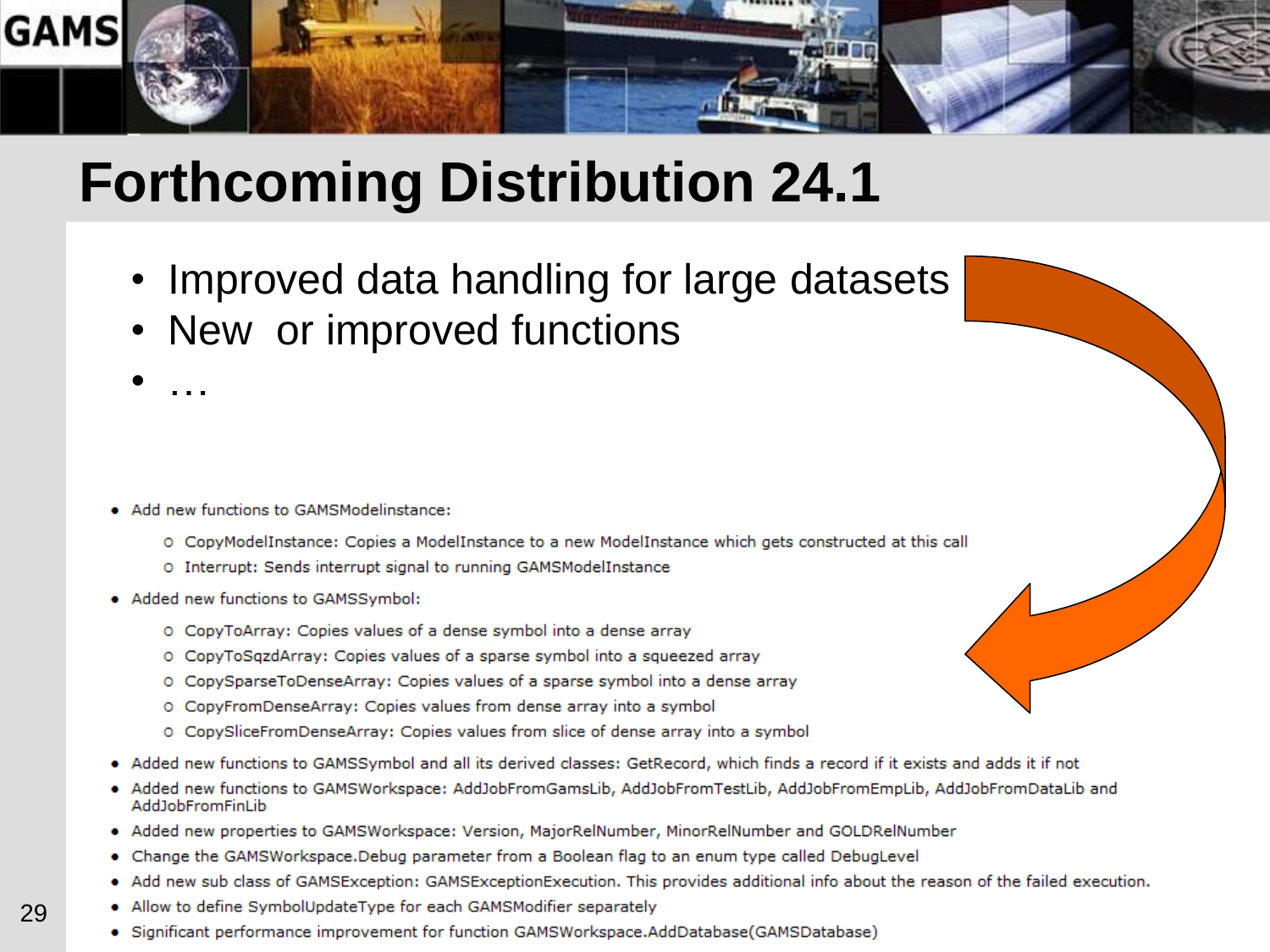

#### **Agenda**

What is new?

GAMS System

Platforms

**Solvers** 

**Interfaces**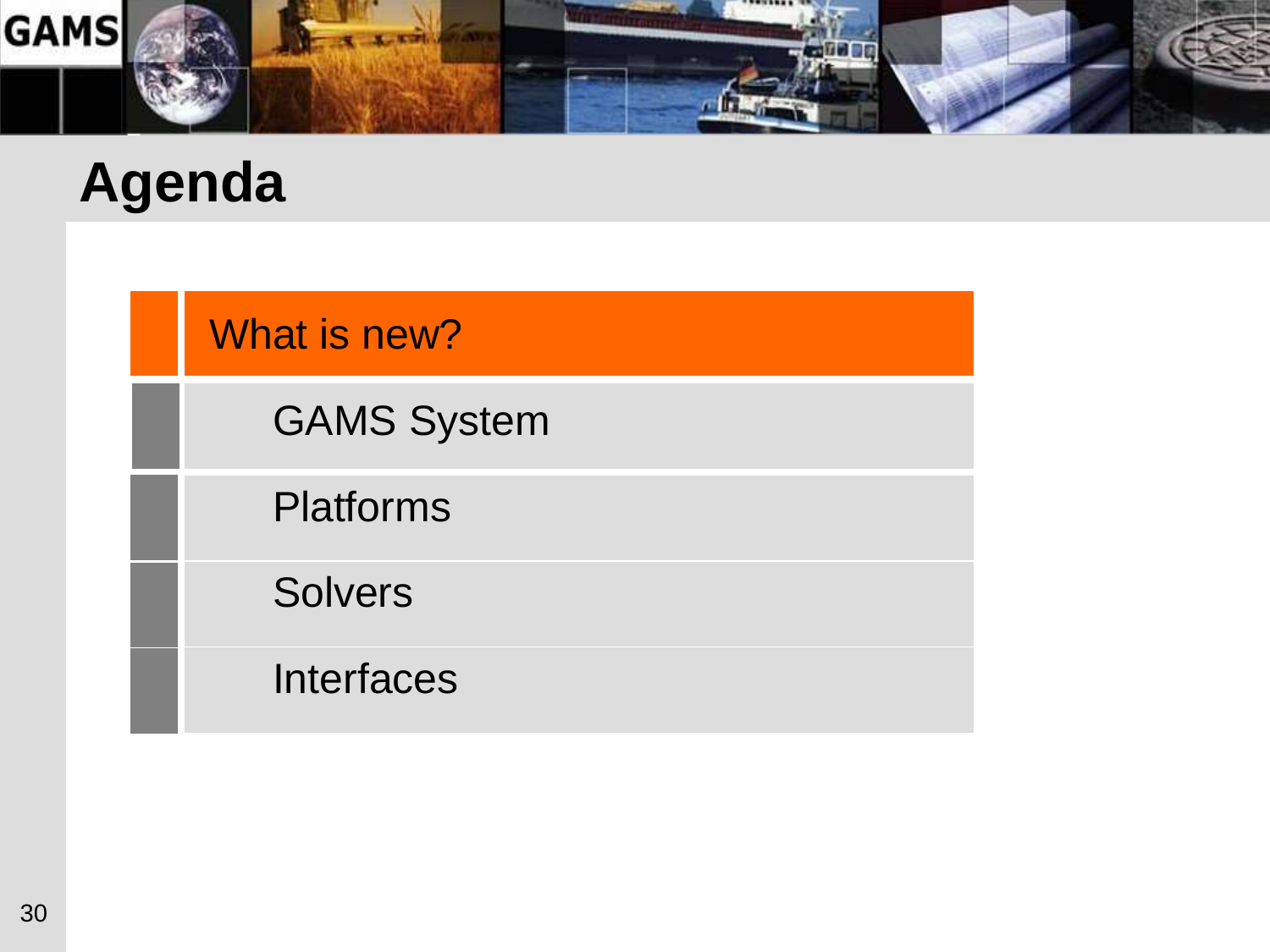

## **What is new: GAMS System**

- Support for user-defined:
	- Macros
	- Function libraries
- Asynchronous execution
- Scenario Solver (GUSS)
- Extended Mathematical Programming (EMP)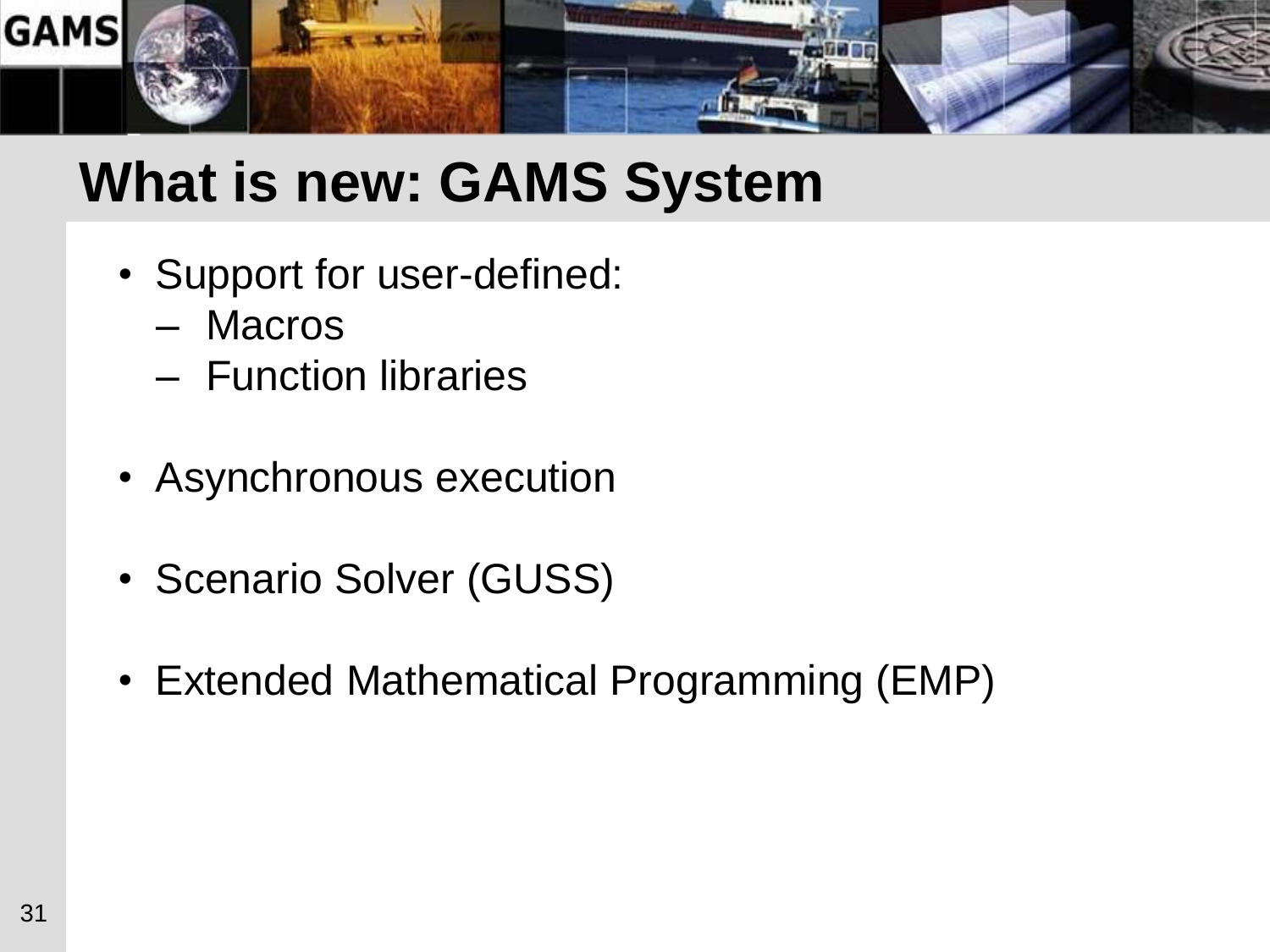

#### **What is new: Platforms**

- Support for MAC OS X
- Cross-platform licenses
- Wine (Linux, Mac**)**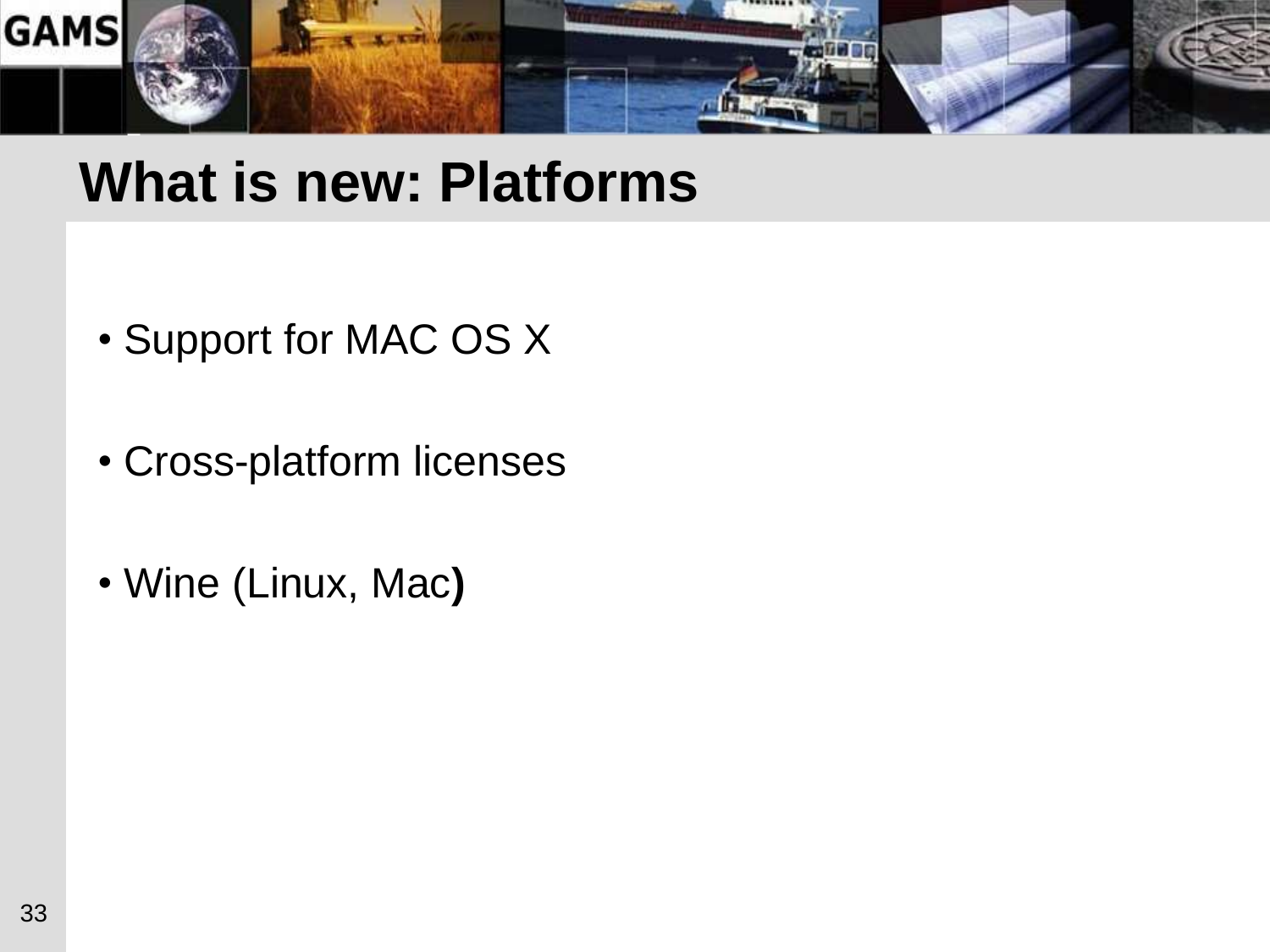

#### **What is new: Solvers**

• **GLoMIQO**: Branch-andbound global optimization for mixed-integer quadratic models

**GloMIOO 2** Global Mixed-Integer Quadratic Optimizer

R. Misener and C. A. Floudas

Globally optimizing mixed-integer quadratically-constrained quadratic programs



← → C [] www.lindo.com/extex.php?option=com content&view=article&id=1&fternid=9

C | helios.princeton.edu/GloMIQO



• **Lindo**: Global and stochastic optimization

• **SULUM:** Linear and mixed integer optimization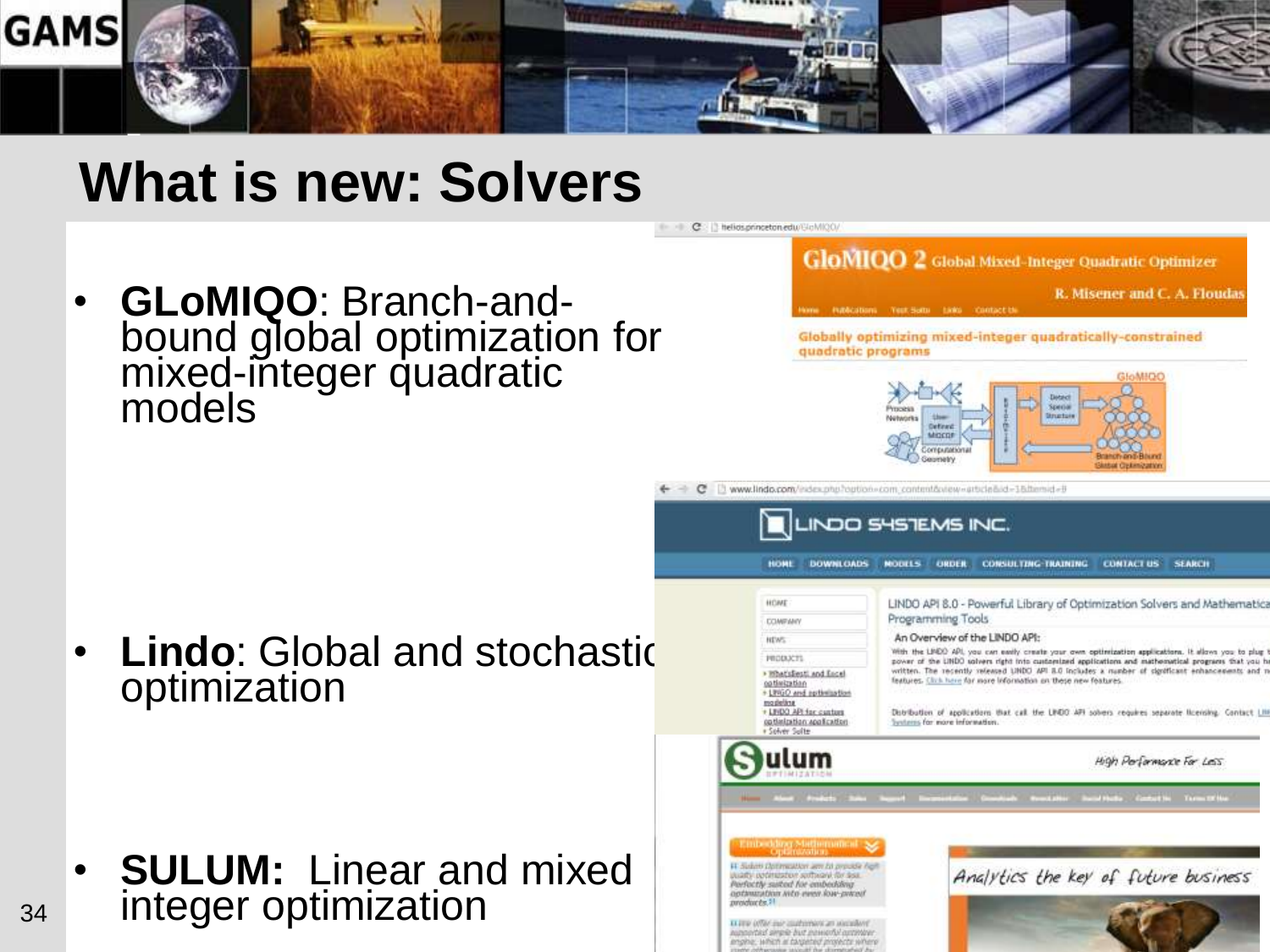

## **New GAMS Distribution 24.0.2**

**Released February 24, 2013** [www.gams.com/download](http://www.gams.com/download)

- **Solver updates**
	- BARON 11.9.1
	- CONOPT 3.15I
	- CPLEX 12.5
	- GLOMIQO 2.0
	- GUROBI 5.1
	- KNITRO 8.0
	- LINDO 7.0.1.487
	- MOSEK 6 rev 148
	- XPRESS 23.01.06

– …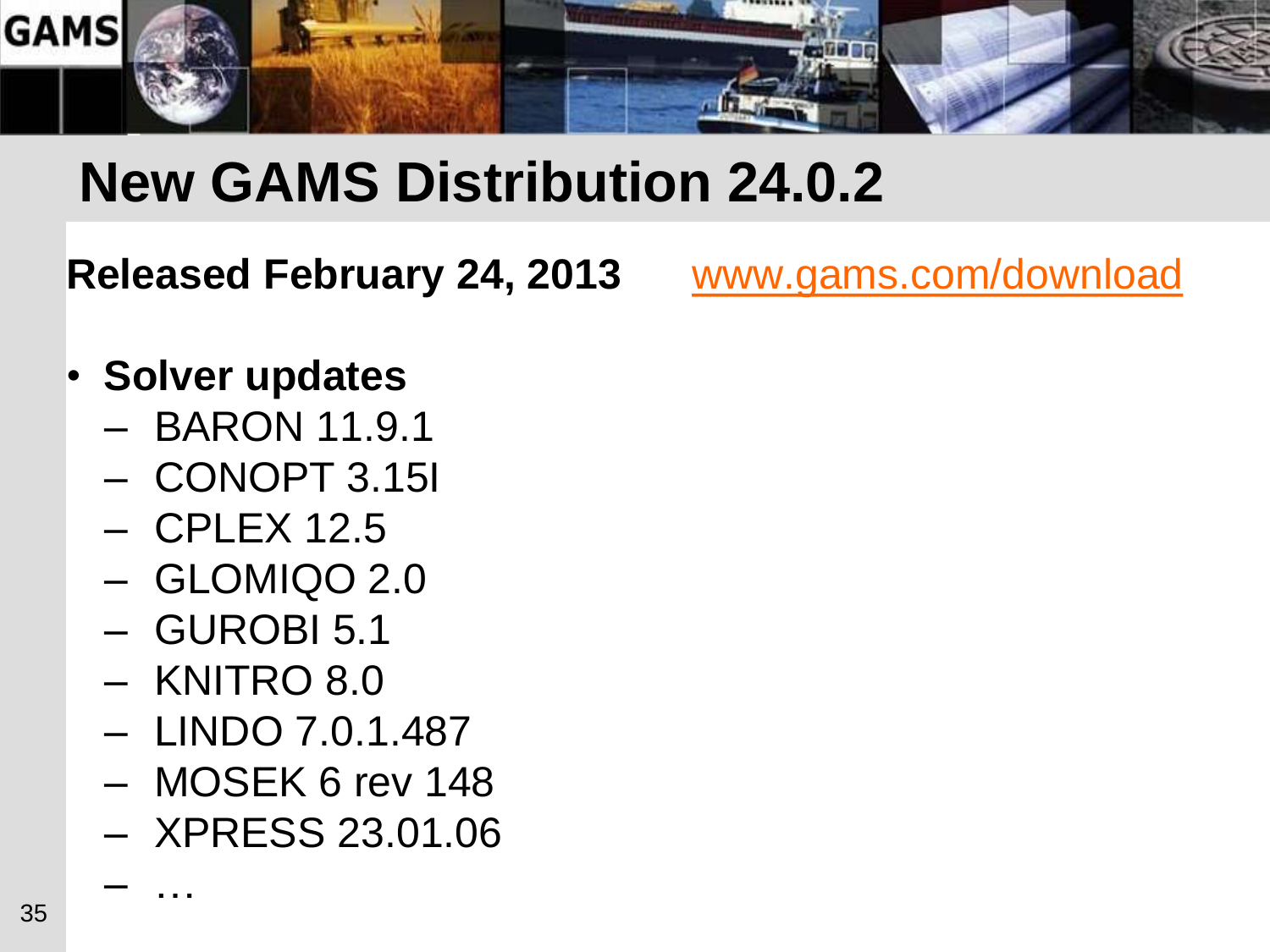

#### **What is new: Interfaces**

- OO API for .NET, Java and Python
- GDXRRW
	- Connects R-System with GAMS
	- Presents data in a natural form for R users



Source: http://blog.modelworks.ch